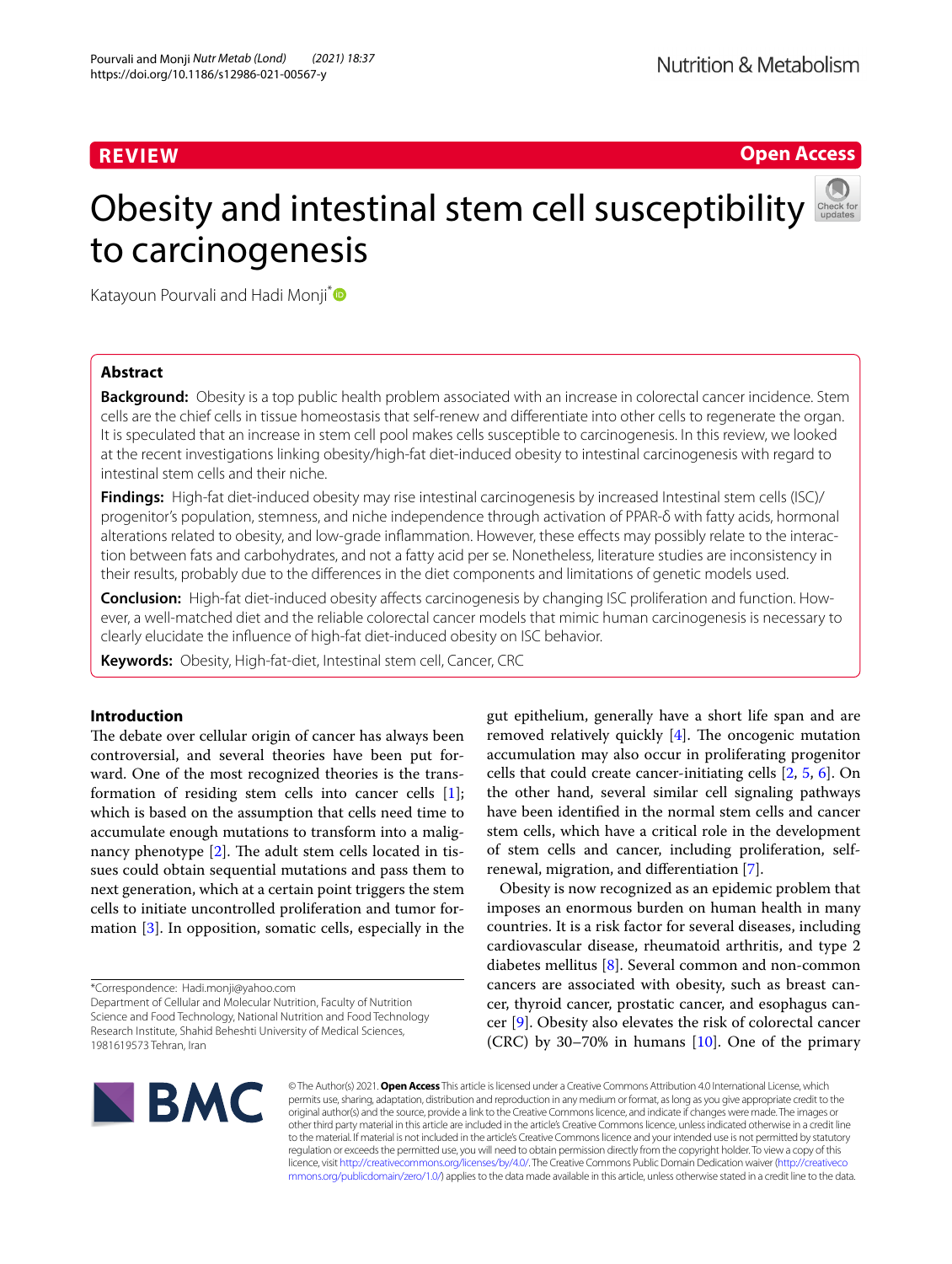contributions of obesity or high-fat diet-induced obesity to drive cancer formation is alteration of intestinal stem cells biology (ISCs). High-fat diet-induced obesity expands stem and non-stem cell pool, thereby, exposing them to more transformation  $[11]$  $[11]$ . The underlying mechanisms by which cells become susceptible to obesityrelated carcinogenesis includes genetic factors, insulin/ IGF-I resistance, chronic low-grade infammation and oxidative stress, change in adipokines, and alteration in the microbiome [\[12](#page-11-11)[–14\]](#page-11-12). Obesity/high-fat diet-induced obesity may also infuence stem cells by regulating several signaling pathways and initiating or promoting cancer progress. The most important of this developmental signaling are notch, Wnt, EGF and BMP [[15](#page-11-13), [16](#page-11-14)], which are described later, in brief.

In the next sections, we will review obesity and high fat diet-induced obesity-associated modifcations on intestinal stem cell (ISC) by focusing on underlying mechanisms. The role of obesity and high-fat diet components as potential extrinsic modulating factors of ISC signaling and a link between obesity/high-fat diet-induced obesity and intestinal tumorigenesis will be discussed.

#### **Intestinal stem cells**

The intestinal epithelium is the first layer of both small and large intestine facing the gut tract lumen [\[17](#page-11-15)]. It is composed of a single layer of cells that is responsible for food digestion, nutritional uptake, and barrier preservation. It is the most self-renewing tissue of the body [[18](#page-11-16)] that regenerated each three to seven days, depending on the species and anatomical region, achieved from a small population of intestinal stem cells (ISC) that reside at the bottom of the crypt of Lieberkühn  $[18–21]$  $[18–21]$  $[18–21]$ . The small intestinal architecture consists of crypts (proliferative compartment) and villus (diferentiated compartment). Crypts include multiple stem cells, Paneth cells, enteroendocrine cells (EEC), and some goblet cells and the villi consists of maturated enterocytes as well as goblet and EEC [[20,](#page-11-18) [22](#page-11-19)]. Proliferative ISCs are identifed by expression of specifc protein including, Lgr5 (leucine-rich repeat-containing G protein-coupled receptor 5), Ascl2 (achaete-scute complex homolog 2), also Olfm4 (olfactomedin 4) and low level of Sox9 (sex-determining region Y-box 9). Some researches provide documents supporting the presence of ISC population that appears to be more quiescent and could be activated during regenerative conditions. These quiescent (or reserve) ISCs are recognized by expression of Bmi1 (Bmi1 polycomb ring fnger oncogene), Hopx (HOP homeobox), Lrig1 (leucine-rich repeats and immunoglobulin-like domains 1), and high levels of Sox9 mRNA [\[19](#page-11-20), [23–](#page-11-21)[27](#page-11-22)].

The intrinsic regulation by ISCs niche and the extrinsic signals from surroundings actively drive the cycling Lgr5+ISCs to diferentiate into proliferative intestinal cells [[28\]](#page-11-23). Notch signals promote ISC maturation towards the absorptive specifcation once Notch is on or towards the secretory specifcation once of. Absorptive lineage, by default, diferentiates into enterocytes, and becomes more mature while transferring upward through cryptvilli with BMP signals level increasing. Secretory progenitors diferentiate to goblet, Paneth, or enteroendocrine cells (EEC). Once Notch and WNT pathway are of, the vast population of secretory progenitors become goblet cells. However, a high activity of Wnt signals along with fbroblast growth factor (FGF) prompts secretory progenitors toward Paneth cells. Low activity of Wnt and EGF and absence of Notch signals leads the EEC destination  $[29]$  $[29]$ . In the lack of Lgr5 + ISCs, the Bmi1 stem cells can maintain the stem cell pool [[30\]](#page-11-25).

ISC niche is a complex cellular construction that plays a vital role in ISC function. Lgr5+ISC niche consists of Paneth cells in the small intestine [\[31](#page-11-26)],  $Reg4 + deep$ crypt secretory (DCS) cells in the colon, the extracellular matrix, mesenchymal pericryptal cells of lamina propria, immune cells, smooth muscle, endothelial and neural cells/nerve endings in lamina propria and submucosa cells of musclularis mucosae all over the small and large intestine  $[32, 33]$  $[32, 33]$  $[32, 33]$  $[32, 33]$ . These niche cells influence ISC function in part through regulating developmental signaling by secreting several growth factors and cytokine [[31](#page-11-26), [32](#page-11-27)]. Paneth niche cells support the proliferation and growth of Lgr5+ISC through Wnt (Wnt3a), EGF, and Notch ligands (Dll4) expression in the small intestine. As Paneth cells do not exist in the colon,  $CD24 + -$ expressing cell, diferentiated goblet cells, and DCS cells at crypt bottoms neighboring to Lgr5+ISCs may play a similar role to Paneth cells in the small intestine and stimulate Notch signaling [[34,](#page-11-29) [35\]](#page-11-30).

Gut epithelial homeostasis is set by ISC self-renewal division and diferentiation. It is speculated that more self-renewal increases stem cell population which can undergo a transformation and elevate the risk of tumor formation. On the other hand, declined self-renewal division or premature diferentiation would diminish the ISCs population leading to a quasi-aging process that can also cause a malignancy  $[11, 36]$  $[11, 36]$  $[11, 36]$  $[11, 36]$ . Several reports have indicated the role of LGR5 in cancer cell growth, metastasis, and sphere formation [[37](#page-11-32), [38\]](#page-11-33). Lgr5+stem cell mRNA is more expressed in the crypt bottom during cancer growth [[39,](#page-11-34) [40](#page-11-35)].

In Cancer Stem Cells (CSCs) Model, surviving, transformed subclones of tumor cells with SCs features drive tumor formation and progression. The similarity to normal tissue, in a cancer cell system, SCs-like cells divided into two cells, cancer stem cells and progenitor daughter cells, that began to proliferate and produce less stemness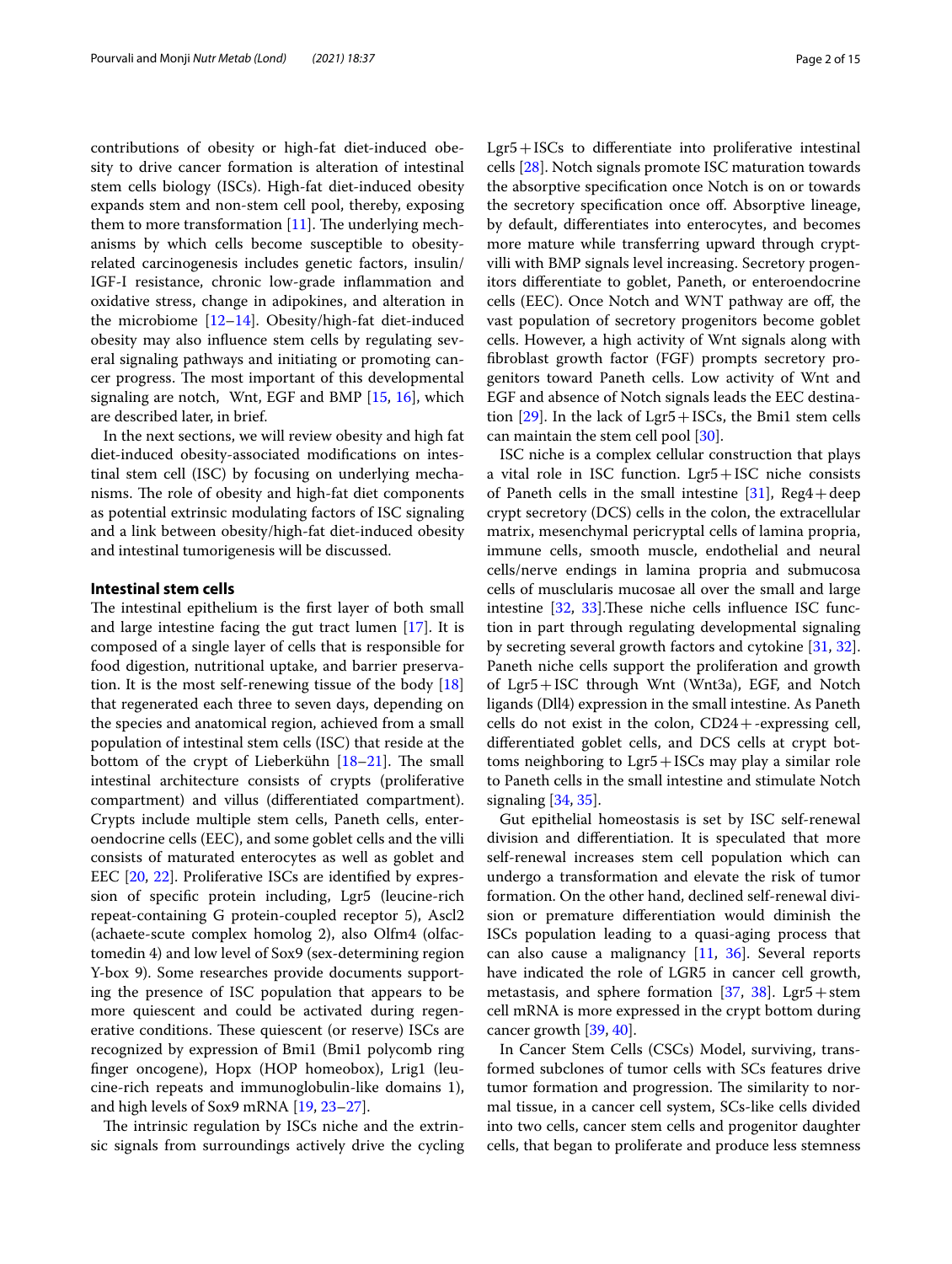(nontumorigenic) cells [\[41](#page-11-36)]. Interestingly, mounting evidence shows that progenitor cells may at least partially revert to CSCs by some procedures such as Epithelial-Mesenchymal Transition (EMT)  $[42]$  $[42]$ . This process, characteristic of cancer cell plasticity*,* resulted in cancer development. Shared signaling mechanisms between SCs and CSCs  $[1]$  $[1]$  include the Hedgehog, JAK/STAT, Wnt/βcatenin, SHH, Notch, P13K/PTEN, NF-*κ*B, and MAPK/ ERK. In normal stem cells and CSCs, these signaling are common and engaged in the SCs division, self-renewal, migration, and differentiation  $[43]$  $[43]$  $[43]$ . The SCs pathways are changed in CSCs and are representative of the cancers.

In the tumor microenvironment, the niche signal similar to the SC niche has a critical role in acquiring more SC properties and plastic in cancer cells. CSCs alter their microenvironment and make a pathological tumor surrounding and associated hierarchy (pathological Stem Cell System) similar to the primary normal Stem Cell Systems (SCSs). The cancer is a highly heterogeneous clone related to the accumulation of gene mutations and epigenetic modifcations to protect CSCs and progress them. Many of these mutations are engaged in the stimulation of self-renewal and stemness mechanisms in multiple ways [\[4](#page-11-3), [44\]](#page-11-39). Unlike normal stem cells, these mutant selfrenewal signalings in the CSCs have not only increased but are continually activated [\[45](#page-12-0)]. Reprograming these self-renewal and stemness pathways has extreme tumorigenic potential in tissue by producing a high cell turnover and progenitors' generation [[44\]](#page-11-39).

## **Wnt signaling**

Wnt signaling role has been well described in many stem cells and during cancer development, especially in colon. This pathway regularly subdivides into the canonical β-catenin (for cell fate determination) and non-canonical signaling (for regulating cell polarity) [[46](#page-12-1)[–50](#page-12-2)]. In the absence of Wnt ligand, glycogen synthase kinase 3 beta (GSK-3) is activated; therefore, β-catenin is phosphorylated and subsequently ubiquitinated and degenerated. Wnt ligand, which in the intestine is produced by Paneth and mesenchymal cells, binding to the receptor (e.g., ISCs)  $[51]$  $[51]$  stimulates signaling cascade by inhib-iting beta GSK-3 [[52](#page-12-4)]. Therefore, β-catenin is separated from the inhibitory complex (GSK-3) and enters the nucleus. In the nucleus, β-catenin binds to the T cell factor (TCF) transcription factor and regulates expression of target genes such as c-Myc, Nanog, Oct4 (octamer-binding transcription factor 4), and Sox2 (sexdetermining region Y-box 2) [\[49](#page-12-5)]; thereby, maintaining proliferation, stemness, and structure of stem cells. Mutation of β-catenin or other Wnt components occur in many cancers [[48,](#page-12-6) [53](#page-12-7)[–55](#page-12-8)]. In mouse model, activation of Wnt pathway can initiate tumor formation and increase anchorage-independent cell growth in pancreatic cancer [[56\]](#page-12-9). Activation of Wnt accompanied by NF-κB resulted in dediferentiation of normal intestinal cells to stem cells and consequently, tumor formation [\[56](#page-12-9)]. Over-activation of β-catenin resulted in proliferation and increase of sphere formation in tumor cells and induced the CSC phenotype in more diferentiated cells [\[56](#page-12-9)]. Wnt signaling also induced expression of the TERT gene and resulted in increased telomerase activity and by that maintained the self-renewal and stemness properties [\[57](#page-12-10)].

# **Notch signaling**

Notch signaling is considered as a conserved evolutionary pathway that is involved in cell fate determination, proliferation, self-renewal, diferentiation, and hemostasis in many cells  $[58]$  $[58]$ . The Notch signals have a unique character in developmental pathways as they can afect neighboring cells, so that Notch signal in one cell can modulate the fate of an adjacent cell  $[59, 60]$  $[59, 60]$  $[59, 60]$  $[59, 60]$ . The Notch signaling pathway consists of notch receptors and Notch ligands that are single-pass transmembrane proteins with three domains (extracellular, transmembrane, and intracellular). Notch receptors have four diferent receptors (e.g., NOTCH 1–4), while Notch ligands have fve ligands (e.g., Delta‐like (DLL) 1, 3, 4 and Jagged (JAG) 1, 2). Notch signaling is the interaction between juxtaposed cells; ligand expressing (the signal-sending, e.g., Paneth cells and proximate ISCs or progenitor cells in the intestinal crypt) and receptor‐expressing (signal‐receiving; e.g., ISCs) cells [[59](#page-12-12), [61\]](#page-12-14). Proteolytic cleavage of notch receptor is induced which in turn releases Notch intracellular domain (NICD); it is translocated to the nucleus and (1) in the canonical pathway: NICD interacts with the DNA-binding protein RBPJ (Recombination signal binding protein for immunoglobulin kappa J region) and the co-activator Mastermind (Mam; Mastermind-like transcriptional co-activator 1 (MAML1) to activate transcription of target genes including HES-1, -5, -7, HEY-1, -2, and HEYL genes encoding basic helix-loop-helix/orange domain transcriptional repressors and c-myc, or (2) in the non-canonical pathway, NICD together with p50 or c-Rel stimulates NFκB activity [\[15,](#page-11-13) [61](#page-12-14)[–63](#page-12-15)].

Notch molecular signaling has an essential function in the CSC or cancer-initiating cell. It is shown that Notch signaling is more activated in CSCs compared to regular cancer cell lines [[15](#page-11-13)]. Notch induces the initiation of colon cancer but does not afect the progression of it in the mouse model [\[64\]](#page-12-16). In human colon cancer, the Notch pathway is highly expressed in adenomas and CRCs during the initiation stage, but not expressed in advance and aggressive CRCs. The inhibition of Notch pathway increases chemoprevention and decreases sensitivity to the therapy [\[65](#page-12-17)].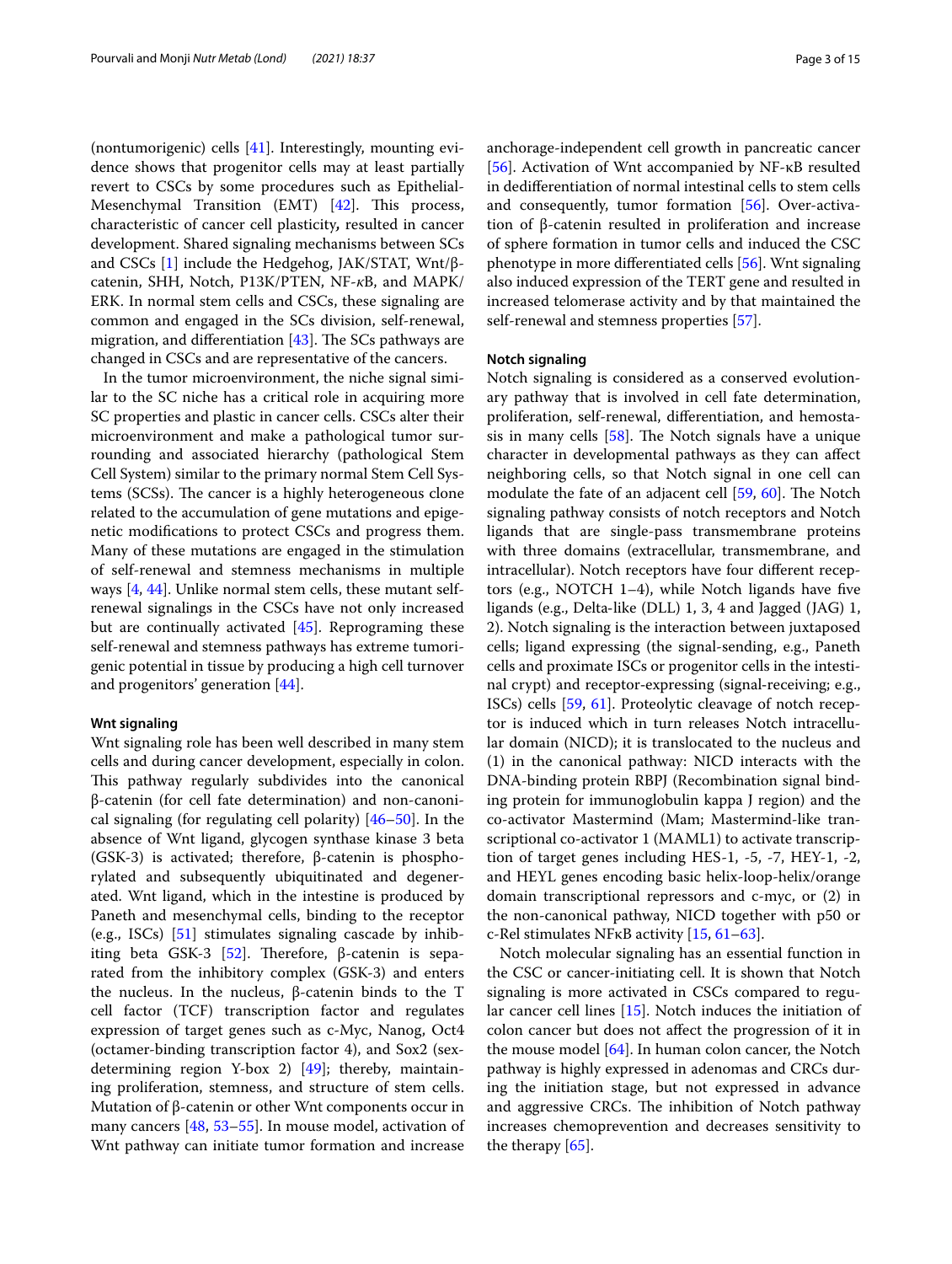### **Epidermal growth factor (EGF)**

EGF is a small mitogenic protein that stimulates the proliferation of CBCs and guts epithelial cells all over the crypt-villus axis. In the intestine, EGF and transforming growth factor-  $\alpha$  (TGFα) are expressed by Paneth cells and mesenchymal cells such as enteric glial cells. The EGF receptor (EGFR), which is a receptor tyrosine kinase, is vastly expressed in ISCs [[29,](#page-11-24) [66](#page-12-18)].

High activity of EGF signaling under a Kras mutant stimulates ISC proliferation and is associated with stem cells' predominance in the epithelium. Since this overactivity of EGFR signaling is related to a high occurrence of neoplastic lesions, the signaling is closely regulated. In view of that Lrig1, which is greatly produced by CBCs, act as negative regulation of the EGFR and controls the hemostasis of the CBC milieu by modulating the growth factor signaling [[66,](#page-12-18) [67](#page-12-19)]. Knockout of Lrig1 in mice leads to enlargement of the gut due to dramatic epithelial growth. This high growth is an outcome of unrestrained EGF signaling and demonstrates the importance of the signaling in regulating intestinal epithelium hemostasis [[29,](#page-11-24) [68](#page-12-20)].

However, it is not fully understood how LRIG1 inhibits EGF pathways. While blocking of EGFR signaling abolishes the division rate of ISCs and induces quiescence in these cells, in vitro, the cells are capable to selforganize and re-enter the cell cycle once EGF signaling is retrieved. This feature discriminates EGF from Notch and Wnt pathways, removing these signaling accompanied by loss of stem cell identity [[29\]](#page-11-24).

#### **BMP and BMP antagonists**

BMPs are multi-functional cytokine that is a member of the TGFβ superfamily of proteins [[69](#page-12-21)]. When BMPs bind to their type II receptors recruit and stimulate type I BMP receptors, sequentially, regulate mothers against decapentaplegic homologue 1 (SMAD1), SMAD5 or SMAD8, with the co-mediator SMAD4 and accumulate to the nucleus, then modulate target gene transcription [\[70](#page-12-22)]. In the gut crypt, mesenchymal and stromal cells secret BMP2 and BMP4 as the main ligands for Bmpr1a (main BMP receptors in the intestine) [\[29,](#page-11-24) [71](#page-12-23), [72\]](#page-12-24). BMPs induce the proliferative cues from the niche to promote diferentiation of ISC and progenitors. BMP pathways need to be exactly tuned to make a balance between expansion at the base of the crypt and diferentiation of the compartment of diferentiated cells above it. For example, a high BMPs activation in the stem cell compartment could rapidly diminish epithelium. Thus, some niche cells at the basal crypt, such as myofbroblasts and smooth muscle cells, secrete BMP antagonists like Noggin, Follistatin, Chordin, and Gremlin, which make a BMP-low milieu at the base of the crypt toward a BMP-high milieu at the top of villi [[29](#page-11-24), [73,](#page-12-25) [74](#page-12-26)].

Inhibition of BMP pathways promotes the stem zone with cumulating Wnt signaling and fnally leads to polyp formation. The MOB1A/B of the Hippo signaling integrated with BMP/TGF-signaling to control Wnt activity in the epithelium and regulate their homeostasis. These fndings reveal the interaction between Wnt, Hippo, and BMP/TGF- signaling in crypt cells for determining intestinal epithelial fate [\[66](#page-12-18)]. More studies discovered that the BMP pathway inhibition stimulates PI3K-AKT signaling, accumulation of β-catenin into the nucleus, and increased self-renewal of ISCs [\[71\]](#page-12-23).

# **Obesity, intestinal stem cell and cancer formation**

The scientific evidence that link obesity or HFD-induced obesity involvement in molecular signaling regulation of intestinal stem cells, with colon cancer is relatively little. However, such researches are increasing (Table [1\)](#page-4-0) to reveal the impact of obesity and high-fat diet-induced obesity on ISCs. For instance, the hyperphagia db/db obese mouse model and high-fat diet-induced obesity increased villus height, crypt depth, and ISC numbers and proliferation in mice [\[22](#page-11-19), [75\]](#page-12-27). Other studies indicated that HFD increased small and colon ISC numbers, thereby predisposed them to cancer [[22,](#page-11-19) [76](#page-12-28)[–81](#page-12-29)]. In addition to these quantitative (or number of ISCs) alterations, several studies also uncovered qualitative (stemness and self-renewal properties) changes in ISC. For instance, Beyaz S. et al. showed that mouse non-stem progenitor intestinal cells gain stemness (increased organoidinitiating capacity) and self-renewal properties with the high-fat diet, showing the potential of progenitor cells to acquire stemness properties and transform to cancer-initiating cells in response to high-fat diet-induced obesity [[77\]](#page-12-30).

Obesity could afect the function of intestinal stem cells, independent of high-fat diet components. Nutrientsensing signaling, infammatory signaling pathways, and hormonal signaling activated by high-fat diet components and obesity are involved in altering the function of intestinal stem cells [\[51](#page-12-3)]. In this regard, evidence shows that dietary cholesterol could regulate ISCs proliferation and differentiation  $[82]$ . Dietary protein is the main regulator of gut metabolism. However, it is currently unknown whether specifc dietary amino acids directly modulate ISC behavior. It is demonstrated that Flies consumed a common food enriched with 1% glutamate have elevated growth of the small intestine and stimulates ISC division by the metabotropic glutamate receptor mGluR, a G-protein coupled receptor that causes elevation in intracytoplasmic Calcium2+via phospholipase C and IP3 [[51,](#page-12-3) [83](#page-12-32)]. An elevation of cellular Calcium2 + is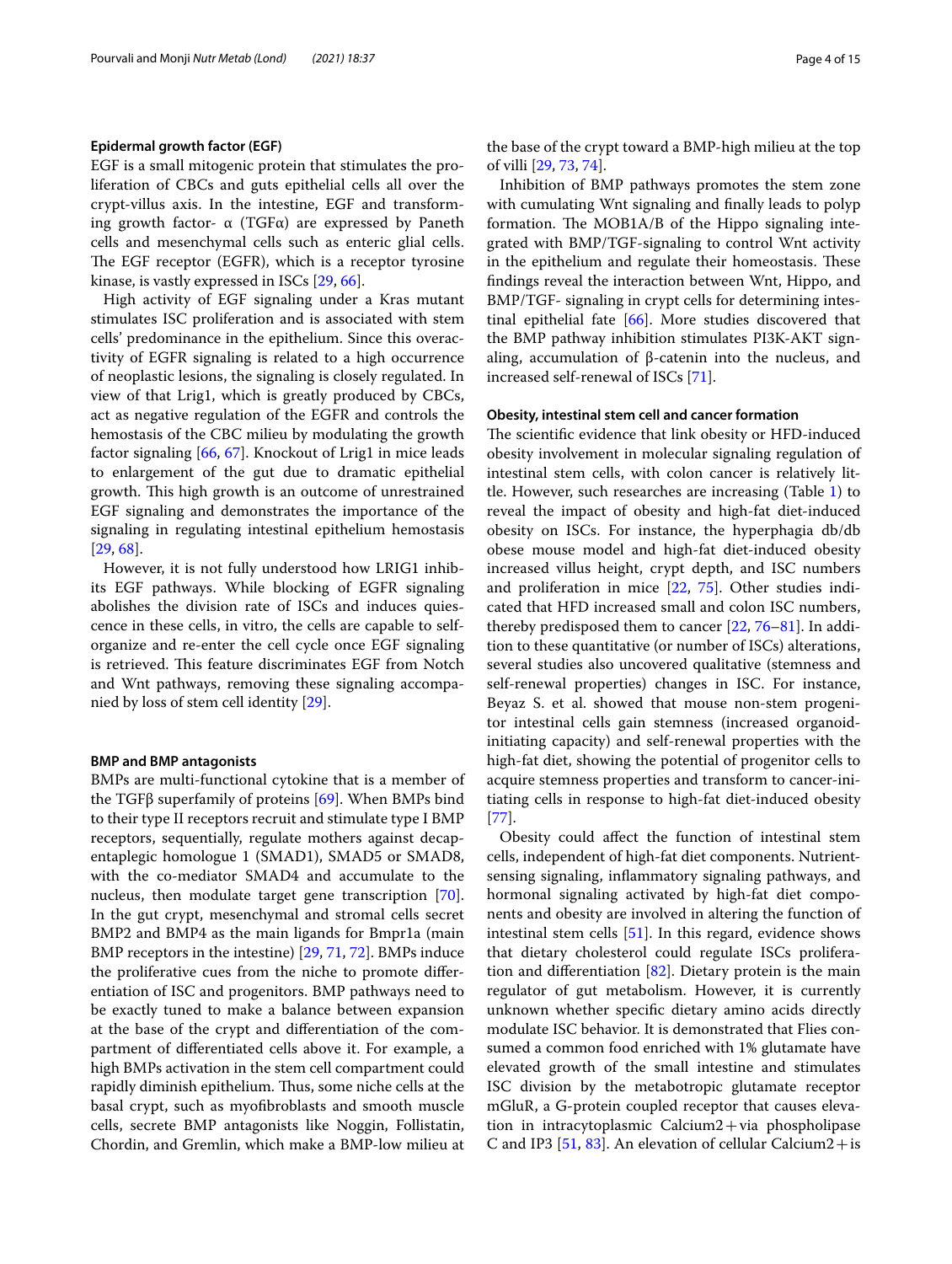<span id="page-4-0"></span>

| $-1$<br>)<br>7<br>. - r c - 1 - t c - 1 -<br>j                                                                                                                                                                                                                                                                                                                                                                                                                                |  |
|-------------------------------------------------------------------------------------------------------------------------------------------------------------------------------------------------------------------------------------------------------------------------------------------------------------------------------------------------------------------------------------------------------------------------------------------------------------------------------|--|
| ים המודות היו המ<br>$\genfrac{}{}{0pt}{}{\genfrac{}{}{0pt}{}{\genfrac{}{}{0pt}{}{\genfrac{}{}{0pt}{}{\genfrac{}{}{0pt}{}{\genfrac{}{}{0pt}{}{\genfrac{}{}{0pt}{}{\genfrac{}{}{0pt}{}{\genfrac{}{}{0pt}{}{\genfrac{}{}{0pt}{}{\genfrac{}{}{0pt}{}{\genfrac{}{}{0pt}{}{\genfrac{}{}{0pt}{}{\genfrac{}{}{0pt}{}{\genfrac{}{}{0pt}{}{\genfrac{}{}{0pt}{}{\genfrac{}{}{0pt}{}{\genfrac{}{}{0pt}{}{\genfrac{}{}{0pt}{}{\genfrac{}{}{0pt}{}{\genfrac{}{}{0pt}{}{\genfrac{}{}{0pt}{}$ |  |
| くく・ニ<br>ï<br>j                                                                                                                                                                                                                                                                                                                                                                                                                                                                |  |
| ていこ ナウナウナウナウナウナウナウ<br>Ï                                                                                                                                                                                                                                                                                                                                                                                                                                                       |  |
|                                                                                                                                                                                                                                                                                                                                                                                                                                                                               |  |
|                                                                                                                                                                                                                                                                                                                                                                                                                                                                               |  |

|             | Table 1 Effect of high-fat diet-induced obesity on intestinal stem cells<br>Intervention                                                    | The effects on ISC                                                                                                                                                                                                                                                                                                                                                                                                                                                                                                                                                 | Mechanism                                                                                                                                             | References |
|-------------|---------------------------------------------------------------------------------------------------------------------------------------------|--------------------------------------------------------------------------------------------------------------------------------------------------------------------------------------------------------------------------------------------------------------------------------------------------------------------------------------------------------------------------------------------------------------------------------------------------------------------------------------------------------------------------------------------------------------------|-------------------------------------------------------------------------------------------------------------------------------------------------------|------------|
|             | Sox9-EGFP mice, low-fat chow (14% kcal from fat) or HFD<br>(45% kcal for 20 weeks<br>Jejunum                                                | Increases ISC number and proliferation, decreased Paneth<br>and goblet cell numbers, no change in EEC                                                                                                                                                                                                                                                                                                                                                                                                                                                              | Correlated with insulin or IGF1 signaling impairment                                                                                                  | [22]       |
| $\sim$      | High-fat diet induced obesity, independent of the high-fat<br>diet                                                                          | Increased crypt depth, villus height, the number of intesti-<br>nal epithelial stem cells and goblet cells in vivo                                                                                                                                                                                                                                                                                                                                                                                                                                                 |                                                                                                                                                       | [81]       |
| $\sim$      | HFD (60% fat) for 9-14 months), vs standard chow-fed<br>counterparts                                                                        | likely to initiate mini-intestines in culture than those from<br>Non-stem progenitor intestinal cells gain more stemness<br>Lgr5 + ISC numbers in the small intestine and colon was<br>A 50% increase in the number of Olfm4 + ISCs and 23%<br>Crypts from the small intestine and colon were further<br>Villous enterocyte numbers was decreased<br>decrease in niche Paneth cell numbers<br>features and self-renewal<br>increased<br>controls                                                                                                                   | Induce in b-catenin target genes Jag1 and Jag2 (both<br>ligands for Notch signaling) PPAR-6 signaling                                                 | $[77]$     |
| 5           | vs purified sucrose-matched LFD (10%) for 12 months<br>male Lgr5+-GFP fed with HFD (45% fat)                                                | Pten inactivation alone, or combined with obesity, is insuf-<br>Obesity did not effect on ISC proliferation and related<br>ficient to drive Lgr5 +-ISC-derived tumorigenesis<br>pathways (Akt, MAPK, and Wnt) of Lgr5 + ISCs                                                                                                                                                                                                                                                                                                                                       | HFD upregulate fatty acid metabolism and PPAR signaling                                                                                               | [9]        |
| $\circ$     | HFD (60% fat) in AOM injection (an initiation) model of<br>colorectal cancer vs LFD (10% fat)<br>Wild type male C57BL/6 J mice              | Zone of proliferation in the HFD group was significantly<br>Increased aberrant crypt foci (ACF)<br>larger than the LFD group                                                                                                                                                                                                                                                                                                                                                                                                                                       |                                                                                                                                                       | [143]      |
| $\sim$      | Lgr5-EGFP-IRES-creERT2 transgenic mice. HFD (60% fat) or<br>low fat (10% fat) diet (Research Diets,) for 12 weeks                           | Higher number of Lgr5-GFP + stem cells per crypt                                                                                                                                                                                                                                                                                                                                                                                                                                                                                                                   | Adiponectin signaling                                                                                                                                 | [80]       |
| $\infty$    | HFD (60% fat), 20% as carbohydrate and 20% as protein for<br>Female mice<br>14 weeks                                                        | The proportion and count of Paneth cells was not altered<br>Barrier function of the small intestine is not altered by HFD.<br>In the colon, the length was significantly reduced. Crypt<br>the ISC numbers was increased but crypt function not<br>In small intestine, villi length decreased. Number of ISCs<br>further likely to form mini-intestine organoids in a 3D<br>and progenitor cells was increased. And crypts were<br>in the small intestinal crypt derived from organoids<br>deep decreased. Number of goblet cells decreased.<br>changed<br>culture | Possibly the inflammatory factors and monocyte chemoat-<br>tractant protein-1 (MCP-1)                                                                 | [79]       |
| $\circ$     | HFD in Drosophila                                                                                                                           | Induced a transient activation of intestinal stem cells by<br>microbiota                                                                                                                                                                                                                                                                                                                                                                                                                                                                                           | production of the cytokine upd3, thereby activates STAT<br>Induces JNK signaling in enterocytes, which triggers<br>signaling in intestinal stem cells | [78]       |
| $\supseteq$ | induced obesity mouse model fed with HFD (60% fat) for<br>Hyperphagia db/db obese mouse model and a HFD-<br>8 weeks vs a standard chow diet | ISCs division, villi length, and nutrient absorption increased<br>in both models                                                                                                                                                                                                                                                                                                                                                                                                                                                                                   | Upregulation of b-catenin protein along with inactivation<br>of glycogen synthase kinase (GSK)-3b and Cyclin-D1,<br>independent of leptin signaling   | $[75]$     |
|             | HFD (23% fat) vs 5% fat in control feed in a pig model                                                                                      | lier onset of obesity and insulin resistance. induce inflam-<br>Expanded colon stem cell zone and proliferative zone ear-<br>mation in Proliferative zone, but not the stem cell zone                                                                                                                                                                                                                                                                                                                                                                              | LCN-2 and IL6) induced with intestinal bacterial flora<br>the increase in inflammation mediators (TLR-4, NF-kB,<br>dysbiosis                          | [125]      |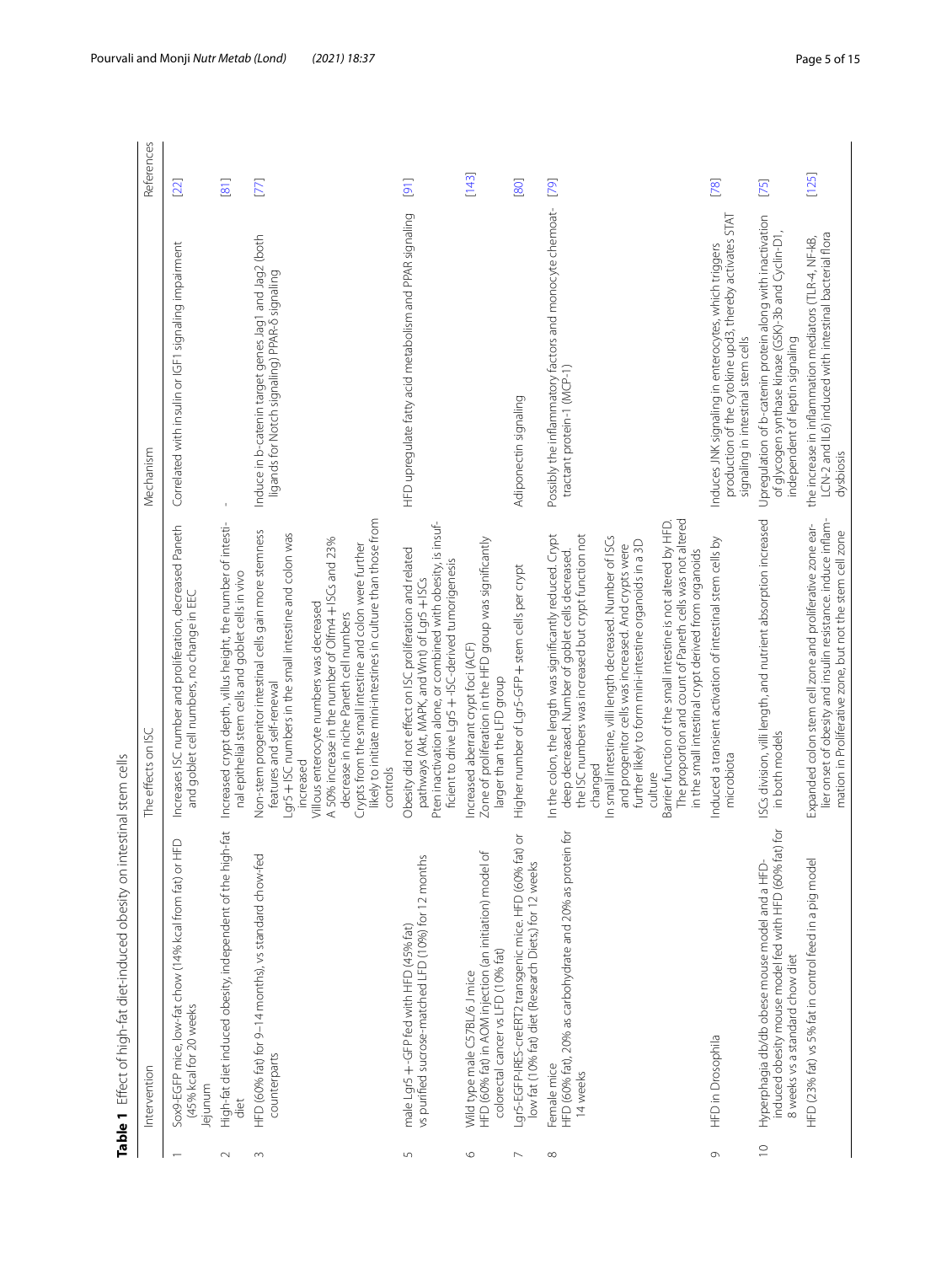|                | Intervention                                                                                                             | The effects on ISC                                                                                                                                                                                                                                                                                                                                                                                                                                                         | Mechanism                                                                                                                              | References |
|----------------|--------------------------------------------------------------------------------------------------------------------------|----------------------------------------------------------------------------------------------------------------------------------------------------------------------------------------------------------------------------------------------------------------------------------------------------------------------------------------------------------------------------------------------------------------------------------------------------------------------------|----------------------------------------------------------------------------------------------------------------------------------------|------------|
|                | Lars-EGFP-iresCreERT2 male and female mice. HFD (60%)<br>vs 10% LFD fed for 3 months                                     | greater growth that was independent of obesity and sex<br>was uprequiated in females than male independent of<br>(goblet cell marker). The Lgr5 (IESC marker) expression<br>The diet, sex and interaction between diet and sex does<br>not affect lysozyme (Paneth cell marker) and mucin 2<br>males and females. The ISCs from females showed a<br>HFD induced similar effects on early growth of ISCs in<br>diet or interaction between diet and sex<br>steroid hormones | The effect not related to sex steroid hormones                                                                                         | [135]      |
|                | WSD (Fat 20% with a low vitamin D concentration com-<br>pare 5%) for 3 months                                            | reprogramming including a mutational signature char-<br>acteristic of replicative damage of human tumors was<br>Bmi + ISCs was increased. A complex transcriptional<br>The number of LGR5-ISCs was decreased and the<br>induced in both stem cell populations                                                                                                                                                                                                              | Lower intake of vitamin D3 and/or calcium                                                                                              | [139]      |
|                | a chow diet or a 1.25% cholesterol diet                                                                                  | Improve ISCs function                                                                                                                                                                                                                                                                                                                                                                                                                                                      | Modulating the levels of dietary cholesterol, which medi-<br>ates phospholipid remodeling and tumorigenesiss                           | [82]       |
|                | HFD independent of obesity in a xenograft model of colon Induce LGR5 expression, stem cell transformation, and<br>cancer | colon carcinogenesis                                                                                                                                                                                                                                                                                                                                                                                                                                                       | Through a vitamin A-bound serum retinol binding protein<br>4-stimulated by retinoic acid 6 (RBP4-STRA6) signaling<br>pathway           | [136]      |
| $\overline{1}$ | HFD in mice with an APC mutation,                                                                                        | On the other hand, selective activation of intestinal FXR<br>Induce proliferation and DNA damage in Lar5(+) cells.<br>decrease abnormal Lgr5(+) cell proliferation                                                                                                                                                                                                                                                                                                         | farnesoid receptor X (FXR), a sensor of nutritional cues<br>Increased levels of bile acids causing the repression of<br>$\frac{15}{3}$ | 87         |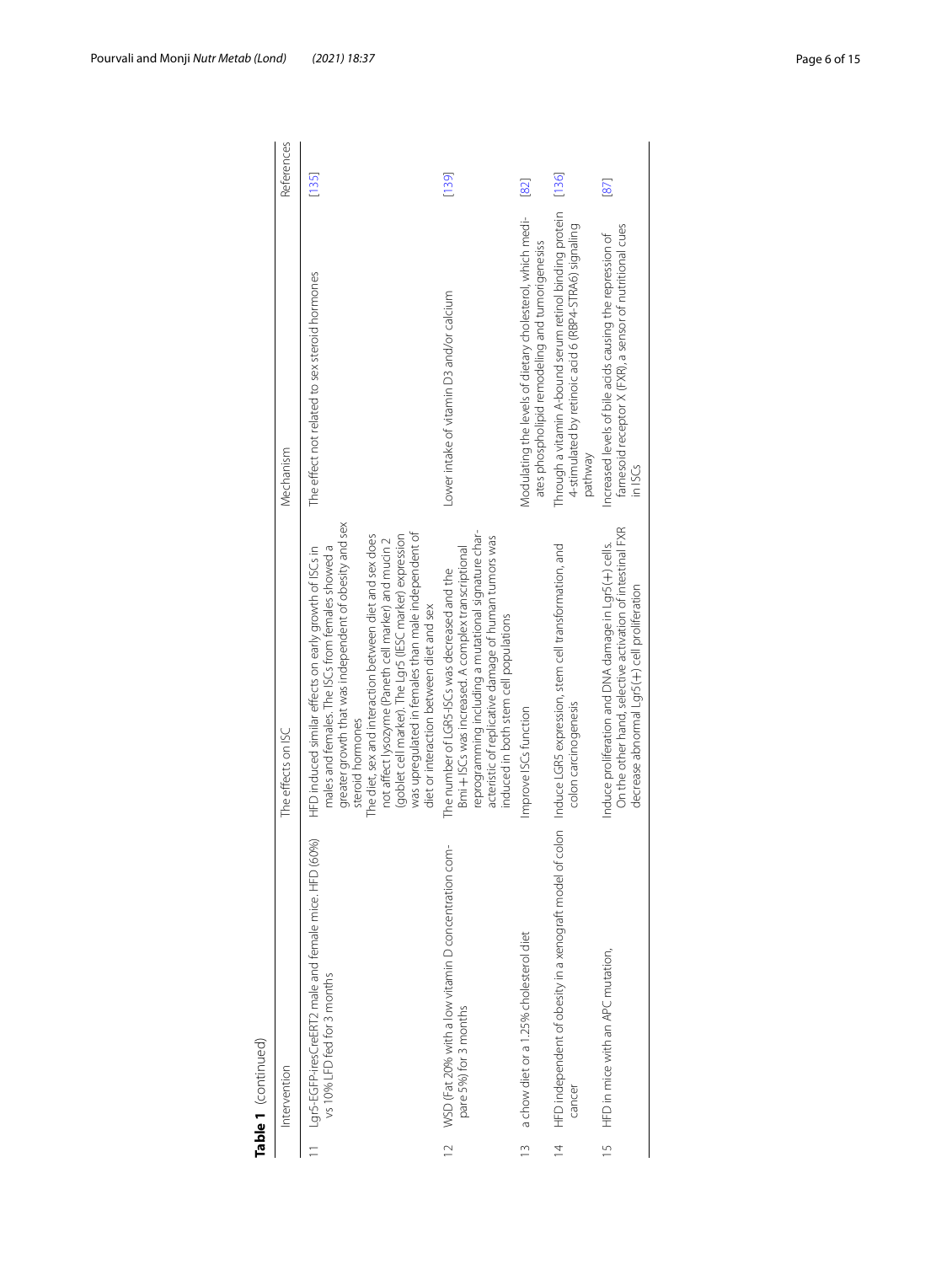a typical way of diferent mitogenic and stress pathways modulating ISC division, including insulin/IGF-1, Notch, and exposure to bleomycin. These results show that constant glutamate or  $Calcium2 + signaling can result in$ decontrolled ISC division, increasing the risk of tumorigenesis [[51](#page-12-3)].

Calorie intake and amino acids leucine, glutamine, and arginine afects ISCs by regulating mTORC1 (mechanistic target of rapamycin complex 1) in the crypt Paneth cells. Calorie restriction reduced mTORC1 signaling in the Paneth cells, results in stimulation of the bone stromal antigen 1 (Bst1)—a lipid-anchored ectoenzyme that generates cyclic ADP ribose (cADPR). cADPR activates a NAD-dependent deacetelyase sirtuin 1 (SIRT1), in adjacent ISCs. Subsequently, SIRT1 phosphorylates mTORC1, fundamentally increasing mTORC1 activity in ISCs, which leads to self-renewal of ISCs [\[84](#page-12-38), [85](#page-12-39)]. cADPR also stimulates calcium signaling in ISCs, which increases ISC proliferation. In addition, food consumption or insulin administration stimulated mTORC1 in the intestinal Paneth cells but not in ISCs in a rapamycin-sensitive manner. These documents proposed that Paneth cells can regulate ISC behavior by sensing the nutritional clues through mTORC1 [[84,](#page-12-38) [85](#page-12-39)]. Prospect researches are needed to understanding the function of mTORC1 in the interaction between microenvironmental cells and SCs and how environmental clues modulate mTORC1 activity in these cells [[85\]](#page-12-39).

In Drosophila, food cholesterol modulates the diferentiation of ISCs by modifying the Notch pathway, which results in the proliferation of secretory entero-endocrine cells in the epithelium [\[86\]](#page-12-40). HFD changes bile acids in the intestine lumen, which initiate the transformation of ISCs to a malignant phenotype by dysregulating Wnt pathway [[87\]](#page-12-37). Moreover, the fatty acid composition of the highfat diet increased the self-renewal potential of organoid bodies and enhanced stem cell acquisition in progenitor cells through PPAR-δ activation [\[77](#page-12-30)]. However, some studies uncovered the efects of obesity, independent of the high-fat diet components, on the quantity and quality of intestinal stem cells. For example, DeClercq and coworkers demonstrated that high-fat diet-induced obesity increases  $Lgr5-GFP + cell$  proliferation and numbers through adiponectin signaling  $[80]$ , as well as inducing prolonged impacts on the proliferation of ISC, expanded crypt depth, villus height, numbers of gut stem cells, and goblet cells in mice [[80\]](#page-12-34). It also increased the size of the entero-spheres in vitro [\[81](#page-12-29)].

Although the molecular mechanisms linking obesity to loss of ISCs function with the expansion of colon tumorigenicity remains to be fully elucidated, current literature recommends several mechanisms. Activation of PPAR-δ by FA components of a high-fat diet, hormonal imbalance related to obesity including insulin/IGF-1 resistance and adiponectin decline, increase in infammation, and metabolic alteration by high-fat diet-induced obesity and microbiota dysbiosis could be named [\[88](#page-12-41)].

# **PPAR‑ δ activation with fatty acid**

PPAR-δ is a key regulator participating in fatty acid oxi-dation [[89\]](#page-12-42). Several studies on the role of PPAR- $\delta$  in intestinal carcinogenesis propose that PPAR-δ acts as a transcriptional target for the Wnt/β-catenin signaling [[77,](#page-12-30) [90](#page-12-43)]. In mice treated with high-fat diet or a PPAR-δ agonist, WNT/β-catenin pathway was activated and formed organoids, indicating a stemness acquisition and tumor-initiating potential in response, in a subset of non-ISC progenitors (but not terminally diferentiated cells). Furthermore, the authors indicated that the sensitivity of ISCs to the Wnt/b-catenin pathway was elevated, thereby sustained more stemness in the crypt. They demonstrated that a high-fat diet stimulated PPAR-δ pathway and promoted Wnt target genes expression (Jag1, Jag 2 and Bmp4) in ISCs and progenitors. Jag1 and Jag 2 are ligands for the Notch pathway and are expressed by neighboring Paneth cells, which mediate juxtacrine Notch signaling in nearby ISCs to inhibit the secretory cell diferentiation. Following decrease of Paneth cells with a high-fat diet, proximate ISCs or progenitor cells would alternatively provide Notch ligands [[77\]](#page-12-30). These researchers provide documents that show fatty acid drive ISCs to niche independence**.** An increase in PPAR-δ expression with a highfat diet in ISC was also observed in another study [\[91](#page-12-33)]. Two main pathways have been suggested regarding the transfer of PPAR-δ ligands to the nucleus. Firstly, fatty acids can transport to the nucleus by fatty acid-binding proteins (FABPs). In the Second way, ligands are formed in the nucleus as a product of lipid metabolism [\[77\]](#page-12-30).

In addition, It is uncovered that Lgr5 receptor directly affects Wnt signaling pathway  $[92]$  $[92]$ . The mechanism proposed involves binding of LGR5 to R-spondin in stem cells, which increases the internalization of the frizzled-Wnt-LRP6 into the cell, leading to induced phosphorylation of Lrp6, and consequently increased β-catenin activity [\[93\]](#page-12-45).

Together, these documents support the point that fatty acid component of a high-fat diet gives rise to ISC proliferation, Paneth niche cell independence, and stemness characteristic in gut progenitors through activating Wnt/ β-catenin pathway downstream of PPAR-δ [\[51\]](#page-12-3). Further research is needed to disclose whether PPAR-δ activation by various high-fat diet components, a ketogenic diet, or prolonged obesity are associated with tumor initiation.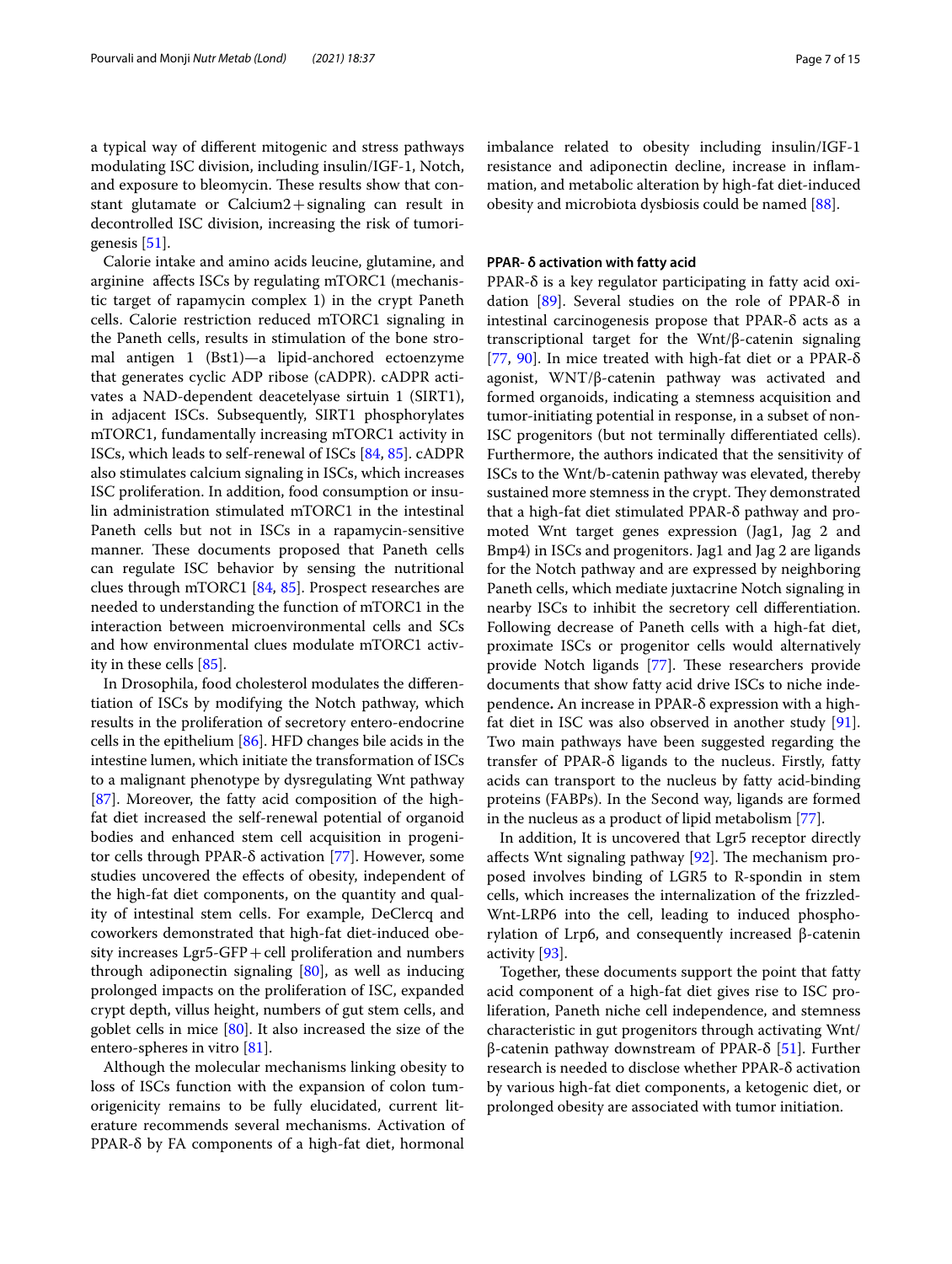#### **Hormonal alteration associated with obesity**

Obesity is associated with an imbalance of endocrine hormone signaling, especially impairments in insulin/ IGF-1 pathway, decrease of adiponectin signaling, and leptin over-secretion and resistance.

# *Leptin*

Obesity is associated with abundant circulating leptin; however, it stimulates numerous cellular processes that attenuate sensitivity to leptin leading to development of a metabolic disorder, known as leptin resistance [\[94](#page-12-46)]. Leptin is acts as a growth factor for many tissue such as the mammary gland, lung, liver, and colonic epithelium [[95,](#page-12-47) [96\]](#page-13-4). It is shown that leptin stimulates proliferation of breast non-neoplastic cells and increases stem/progenitor numbers leading to a higher chance of cancer development. The elevated leptin disrupt cell polarity by overstimulation of the PI3K/Akt signaling. These effects are associated with increased tumorigenesis in breast tissue [\[97\]](#page-13-5). However, concerning the colon cancer, it is demonstrated that high-fat diet in the ob/ob mice, with a lack of leptin receptor, increased ACF multiplicity, as an early indicator of tumorigenesis [[98](#page-13-6)]. Likewise, in a genetic mice model with leptin receptor knockout, highfat diet increased ACF numbers  $[99]$ . The leptin receptor–defcient (*db/db*) mouse is a model of obesity that mice developed obese on chow or control food, not HFD. Interestingly, it is demonstrated that gut alteration in these mice is unlike to what is occurred in HFD-treated group [\[77](#page-12-30)]. For example, *db/db* mice fed chow show larger small intestinal mass and size, smaller crypts, and extensive villi compare to their wild-type mice. The quantities of ISCs and also Paneth cells are decreased; however, stem cell function is similar to control group. Lastly, PPAR-δ and Wnt/β-catenin signaling pathways are not altered in the ISCs and progenitors [[51](#page-12-3), [77\]](#page-12-30).

Furthermore, although leptin receptor expresses in colon epithelial cells [[95](#page-12-47)], it was not expressed in the colonic Lgr5+stem cells and treatment with leptin did not affect numbers of  $Lgr5-GFP + stem$  cells  $[80]$ . Nevertheless, researchers demonstrated the roles of leptin receptor signaling in CRC development mediated via stimulation of STAT3 signaling [[99,](#page-13-7) [100\]](#page-13-8). Collectively, these documents propose that leptin may play a small role in intestinal stem cell function and early stages of tumor formation, but possibly are involved in CRC progress.

#### *Insulin/IGF‑1*

The insulin/IGF-1 signaling pathway may be involved in modulation of intestine epithelium hemostasis following obesity. Obesity is associated with high concentrations of circulating insulin and IGF-1 secreted from the pancreas and hepatic tissue. Obesity is also associated with elevated levels of local gut IGF-1 secreted from the mesenchymal cells around the ISCs [\[101\]](#page-13-9). Insulin receptors (A and B) as well as IGF-1 receptors are produced in ISCs. Elevated circulating and local levels of insulin and IGF-1 in the ISC microenvironment induce proliferation of ISCs [[22\]](#page-11-19). Furthermore, the blood concentration of insulin and IGF-1 are signifcantly associated with increased colorectal cancer incidence, independently of weight and environmental factors  $[51, 102]$  $[51, 102]$  $[51, 102]$  $[51, 102]$  $[51, 102]$ . The IRS1 is markedly greater produce in CRC cells than normal mucous, proposing that the insulin pathway act as a stemness and cancer-initiating signaling, parallel to its function in stem cells [[22,](#page-11-19) [103](#page-13-11)].

Mah et al. [[22](#page-11-19)] demonstrated HFD-induced obesity enhanced proliferation and self-renewal of Sox9-EGFP<sup>Low</sup> ISC, which are enriched for the Lgr5, and reduced numbers of Paneth and goblet cell in mice. Obtained ISC from HDF-treated mice produce fewer enteroids, indicating impaired ISC function. However, this reduced enteroid formation was reversed by insulin and IGF1, proposing that insulin/IGF-1 signaling mediates stemness acquisition of ISC in HFD-induced obesity [\[22](#page-11-19)]. Besides, Zhou et al. revealed that insulin and IGF-1 increased the proliferation of ISC obtained from obese individuals through the PI3K/Akt pathway. It showed that the canonical ERK pathway was not involved in the increased proliferation. The authors suggested that the abnormal renewal of intestinal epithelial may be associated with inconsistency in signaling between PI3K/Akt and ERK pathways which caused insulin/IGF-1 resistance [[104](#page-13-12)]. A role for PI3K pathway is suggested in regulation of cell cycle and apoptosis through inhibition of cell cycle inhibitors (e.g., phosphorylation of p21Cip1, and  $p27^{kip1}$  and inactivation of apoptotic substrates (e.g., Bcl-2-associated death promoter (BAD), procaspase-9) [[105\]](#page-13-13), as well as modulating the activity of several transcription factors such as Forkhead family of transcription factors (FoxO), and mTOR [[106,](#page-13-14) [107](#page-13-15)]. Ostermann er al. showed that HFD-induced obesity increased insulin resistance in intestinal epithelial cells. The impairment in AKT signaling by high-fat dietinduced obesity resulted in FOXO1 transcription factor trap in nucleus, which caused desmosomal cadherin Dsc3 deregulation, c–Myc over-expression, as well as an increase in mitogen activation and tight junction cleavage in colon cells, consequently giving rise to colon tumorigenesis [\[108](#page-13-16)]. However, one study demonstrated that obesity/high-fat diet-induced obesity did not afect the Lgr5+ISCs proliferation and fails to stimulate Akt pathway in ISCs (LRG1, Bmi1 +, Lrig1 +) or progenitor cells. In addition, other proliferation-related signaling, including MAPK and Wnt were not altered. The authors demonstrated that phosphatase and tensin homolog (Pten), a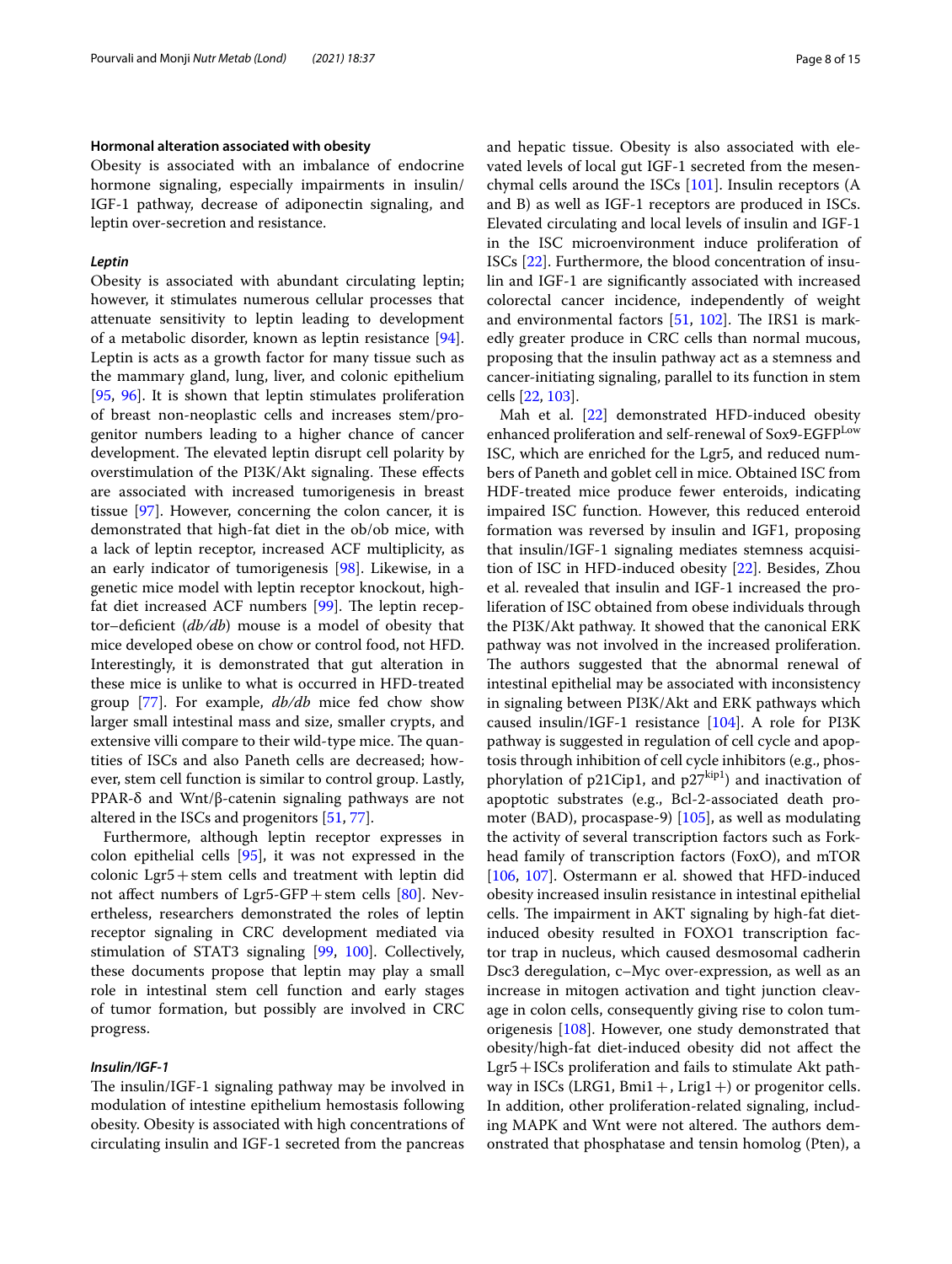natural inhibitor of Akt pathway, loss is unnecessary for tumor formation in Lgr5+ISCs. However, Pten defciency accompanied by Apc loss in  $Lgr5+ISCs$ , synergistically raised proliferation, tumorigenesis, and death rate. Therefore, obesity-induced tumorigenesis in ISC seems to be more dependent on aberrant Wnt/β-catenin than the PI3K-Akt pathway  $[91]$  $[91]$ . These inconsistent findings might be the result of variations in duration and composition of the high-fat diets that used.

### *Adiponectin*

It is well known that adiponectin decreases in obese people. Dissimilar to the leptin receptor, both adiponectin receptors (AdipoR1 and AdipoR2) and their downstream pathway targets (Appl1, AMPK, and LKB1) were found in ISCs  $[80]$  $[80]$ . The literature proposes that adiponectin can stimulate a plethora of downstream signaling like MAPK, PI3K/Akt, AMPK, STAT3, and NF-kB. AMPK stimulates cell proliferation and development through PI3K/AKT/ mTOR, thereby inhibiting tumorigenesis [[52,](#page-12-4) [109](#page-13-17), [110](#page-13-18)]. On the contrary, adiponectin administration decreased the number of polyps and tumor mass and increased apoptosis [\[111–](#page-13-19)[113\]](#page-13-20).

DeClercq et al. demonstrated that in high-fat diet treated mice higher quantity of GFP+stem cells, an increase in  $Lgr5-GFP + cell$  division, and a decline apoptosis was observed. Using the colonic organoid culture, the researchers found that adiponectin receptor agonist diminished GFP+stem cell numbers and increased apoptosis in lean mice, but obesity alleviates this efect. In addition, it was shown that obesity may increase stem cell numbers in the intestine and increase tumor formation following decrease of adiponectin signaling [[80\]](#page-12-34). Also, Paneth cells can secret adiponectin, FABP4, and adipsin, which can modulate numerous physiological functions such as metabolic syndrome in autocrine, paracrine, and endocrine manners. The release of adiponectin in Paneth cells may regulated via intestinal tract bacteria *Lactobacillus* through NFkB activation [[114\]](#page-13-21). As was noted, obesity/high-fat diet-induced obesity decreased Paneth cells. Therefore, it is speculated that high-fat diet-induced obesity and obesity-induced bacterial dysbiosis may alter ISC function and numbers through adiponectin drop following Paneth cell reduction.

Altogether, insulin/IGF1 and adiponectin may play a role in predisposing ISCs to tumorigenesis. However, further researches are mandatory to convincingly disclose the efects of the insulin/IGF-1 or adiponectin signaling pathways on ISCs response in obesity regarding tumor initiation.

# **Low grade infammation associated with obesity**

Infammation has been demonstrated to induce the proliferation of intestinal progenitors and stem cells via local infammation caused by myofbroblasts and immune cells such as dendritic cells, and macrophages  $[115]$  $[115]$  $[115]$ . This local cell accumulation causes the release of cytokines, including IL-22, IL-6, IL-17, and TNF-alpha [\[115](#page-13-22), [116\]](#page-13-23), thereby accelerates the growth and proliferation of intestinal progenitors and stem cells. In contrast to the direct efect on ISCs/progenitors, immune cells may also indirectly afect ISCs by regulating other cells within the stem cell niche. For instance, Regulatory T cells play important roles in maintain the homeostasis of lamina propria, a contributor of the IESC niche [[117\]](#page-13-24). Immune cell-derived cytokines, IL1A and IL1B, drive changes in infammatory responses and extracellular matrix metabolism in myofbroblasts of lamina propria [[118](#page-13-25)].

Latest researches have acknowledged a panel of immune changes associated with an adaptive immune response that are impacted by obesity, such as the elevated CD8 cytotoxic  $T$  cell reaction, shifts to  $Th1/$ Th<sub>17</sub> T cell populations, the reduced number of regulatory T cells, which plays a signifcant role in additional recruiting M1 macrophages and following infammation [[119,](#page-13-26) [120\]](#page-13-27).Some studies demonstrated that high-fat diet-induced obesity increases the infammatory mediators in the intestinal mucosa. For instance, in a model of Genetic TNF-α−/− mice high-fat diet-induced obesity enhanced phosphorylation of GSK3β and entered β-catenin to the nucleus, thereby, increased the levels of Wnt signaling target genes (C-myc, Cyclin D1, and Axin 2). Nevertheless, the deletion of TNF- $α$  diminished these effects—indicating the role of TNF- $\alpha$  induced inflammation on colon carcinogenesis associated with high-fat diet-induced obesity [[83\]](#page-12-32). Similar results were indicated in other studies [\[121](#page-13-28)–[123\]](#page-13-29). It should be noted that, the increased level of infammatory cytokines were diferent in high-fat diet-induced obesity and genetic-induced obesity as IFN $\gamma$  and TNF- $\alpha$  elevated in genetically-induced obesity, while IL-6 elevated in diet-induced obesity [[124\]](#page-13-30).

It is speculated that infammation expands colon cell progenitors or stem cells. In this regard, Schwitalla et al. showed that NF-kB activation could stimulate the Wnt pathway and cause reprogramming of Lgr5 enterocytes to acquire stemness features, thereby transforming them to tumor-initiating cells. In fact, NF-kB activation results in binding of RelA/p65 to β-catenin dependent on TNFα and oncogenic K-ras. Given that, oncogenic K-ras can lead to dediferentiation of Apcdefcient enterocyte through NF-kB activation, in vitro [[56\]](#page-12-9). High-fat diet-induced obesity expanded colon stem cell zone and proliferative zone prior to obesity onset and insulin resistance in a pig model. This increase in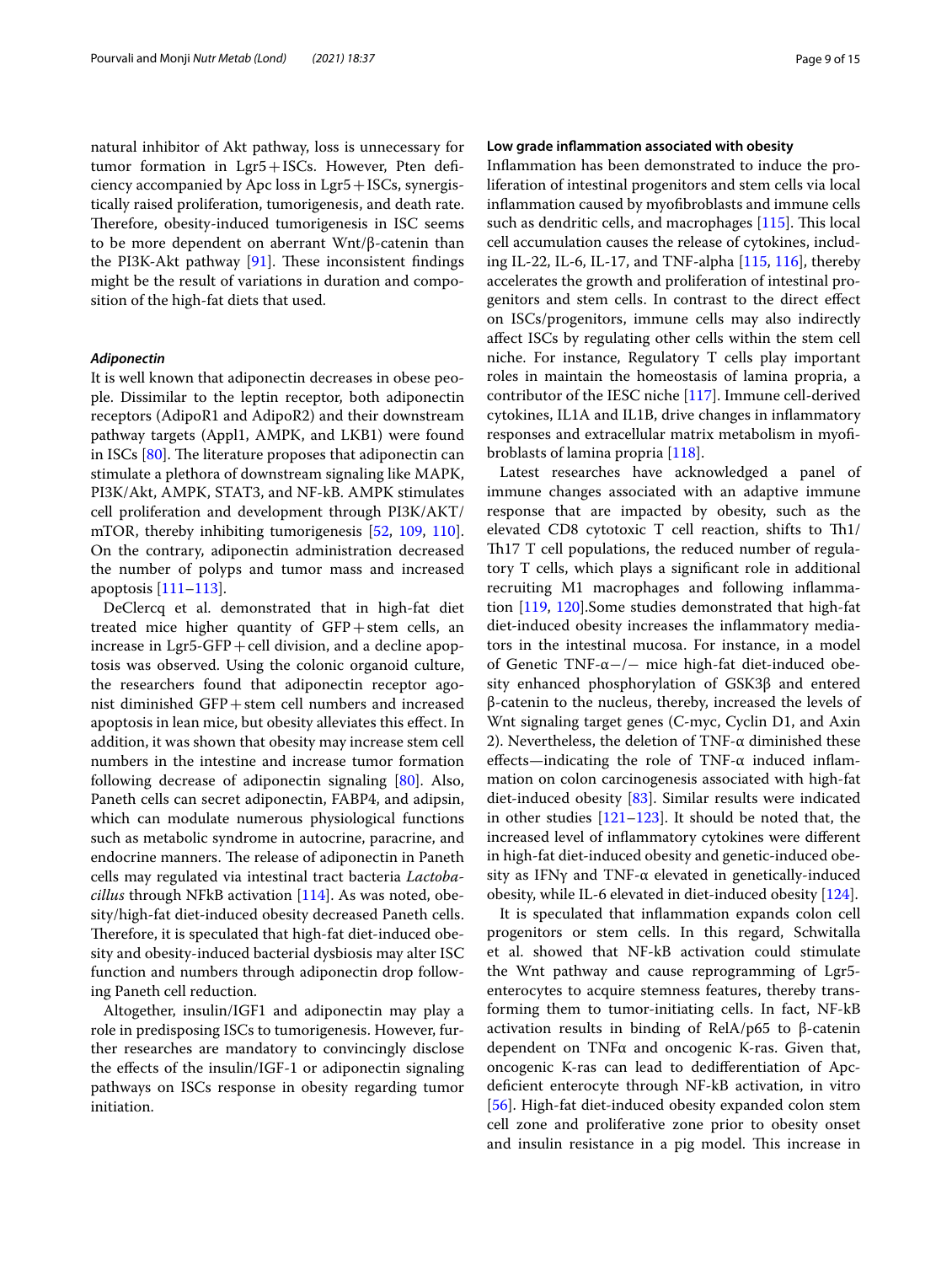the proliferative cells may be owing to the infammation induced by intestinal bacterial fora dysbiosis. Innate infammatory markers TLR- 4, NF-kB, LCN-2, and IL6 were highly correlated with proliferative zone, but not the stem cell zone; thereby, afecting the proliferative feature of colonic progenitor cells [\[125\]](#page-13-0).

Besides, one study indicated that a high-fat diet depleted intestinal eosinophil in mice, causing a defect in gut barrier integrity. However, a high-fat diet did not increase inflammation of the gut. The gene expression of CD11b, CD11c or IL-1β genes were not afected; however, TNF-α and MCP-1 gene expression decreased [[126\]](#page-13-31). Other studies found no connection between the high-fat diet-induced obesity and its predominant fatty acid components with activation of infammatory signaling (e.g., TNF-α, Infg, the NFκB or the STAT-3) in the APC l/l model mice epithelium or organoids, infammatory cytokine (IL1, IL6, IL17) receptors in colonic Lgr5+stem cells [\[77](#page-12-30)], and inflammatory cytokine (IL1, IL6, IL17) receptors in colonic Lgr5+stem cells [\[80](#page-12-34)]. HFD has also caused elevated circulating and adipose tissue levels of the prostaglandin E2 (PGE2), a prostaglandin that has increased Lgr5-GFP+cell number and stimulates cell division in Lgr5 organoid cultures [\[80](#page-12-34)].

Altogether, the current data indicate that infammation might have a role in reprogramming of progenitors (or diferentiated) cells in the Genetic TNF-α−/− /APC−/− mice models. However, the data that supports the efect of high-fat diet-induced infammation on ISCs leading to tumorigenesis is contradictory. This inconsistency may be associated with the fact that chronic infammation is not usually reproducible in mice. It may as well relate to the diferences in mice feed between studies [\[88](#page-12-41)]. More studies with well-matched diets and a more reliable genetic model are needed to elucidate the efects of obesity-induced infammation on ISCs for tumor formation.

# **Interaction between fats, carbohydrates and gut microbiota**

As mentioned above, a high-fat diet can afect the intestinal stem cells or progenitor cells to induce proliferation or reprogram these cells, thereby make them susceptible to tumorigenesis. However, studies have examined the efects of a low-carbohydrate ketogenic diet on ISCs to uncover if these efects are related to dietary fat, or other components such as carbohydrates and proteins. A new study demonstrated that fat and sugar play diferent roles in intestinal homeostasis. In fact, a high-fat-diet-induced ketogenesis enhances ISCs function, self-renewal, and epithelial regeneration via beta-hydroxybutyrate (βOHB), which enhance Notch pathway in ISCs. Nonetheless, a high sugar supplement diminished these efects by decreasing βOHB production  $[127]$  $[127]$ . The presence of glucose may also partially explain the contrary results of treatment with βOHB in cancer cells  $[128, 129]$  $[128, 129]$  $[128, 129]$  $[128, 129]$ . Therefore, the presence of carbohydrates into a high-fat diet and the efect of interaction between them on ISC function should always be considered [[127](#page-13-32)].

A recent study found that constitutive activation of a glycolytic and non-oxidative processes of carbohydrate metabolism might make ISCs susceptible to tumorigenesis. The Authors indicated that, in various mouse intestinal cancer models, glycolysis and related pathways could promote tumor formation. It was proposed that the decline in pyruvate oxidation in mitochondria might be necessary for tumor formation, and constitutive enforcement of high uptake of pyruvate by mitochondria was enough to inhibit tumorigenesis entirely. Mitochondrial pyruvate carrier1 (*MPC1*) is a gene involved in pyruvate transport, required for oxidation metabolism, and is negatively associated with the activity of the Wnt/bcatenin signaling in human normal and adenomatous colon. The deficiency of Apc (which along with further Wnt/b-catenin pathway activity) enforces the decline of the *MPC1* gene expression and establishes a glycolytic metabolic phenotype. These results indicate the decisive role of pyruvate in regulation of ISC proliferation [\[130](#page-13-35)].

In fact, absorptive enterocytes and secretory enteroendocrine can sense the nutrients and capability of others cell to absorb nutrients is still unidentifed. Researches indicate that enterocytes, Paneth, and goblet cells can absorb the fructose [\[131\]](#page-13-36), however, Lgr5\_-ISC cells cannot sense fructose perhaps because of low GLUT5 and ketohexokinase (KHK) levels [\[131](#page-13-36)]. On the other hand, Paneth cells metabolize glucose by glycolysis and secrete the produced lactate into their surrounding and enter the adjacent stem cells. Within the ISC, lactate is then converted to pyruvate by lactate dehydrogenase which consequently enters TCA as Acetyl CoA [\[132](#page-13-37)]. As previously discussed, high-fat diet-induced obesity is associated with a decrease in Paneth cell numbers in mouse intestine as well as activation of Wnt/b-catenin. Therefore, it might cause a decline in pyruvate uptake by the ISCs and might activate the Wnt/b-catenin, thereby establishing a glycolytic metabolic state and initiate tumor formations. It was also demonstrated that the lactate produced by Lactic acid producing bacteria (LAB) was dependent on a lactate-specifc G‐protein coupled receptor 81 (GPR81) on membrane cells, and induced the Wnt/b-catenin pathway in Paneth cells and intestinal stromal cells thereby expanding proliferation of ISCs, goblet cells, and Paneth cells [[133](#page-13-38)]. In addition, lactate stimulated porcupine (PORCN) signaling in the Paneth cells and intestinal stromal cells resulting in Wnt3 expression to maintain ISCs [[133](#page-13-38)]. Besides, high-fat diet reduces the number of lactic acid bacteria in the gut tract  $[134]$  $[134]$  $[134]$ . Therefore,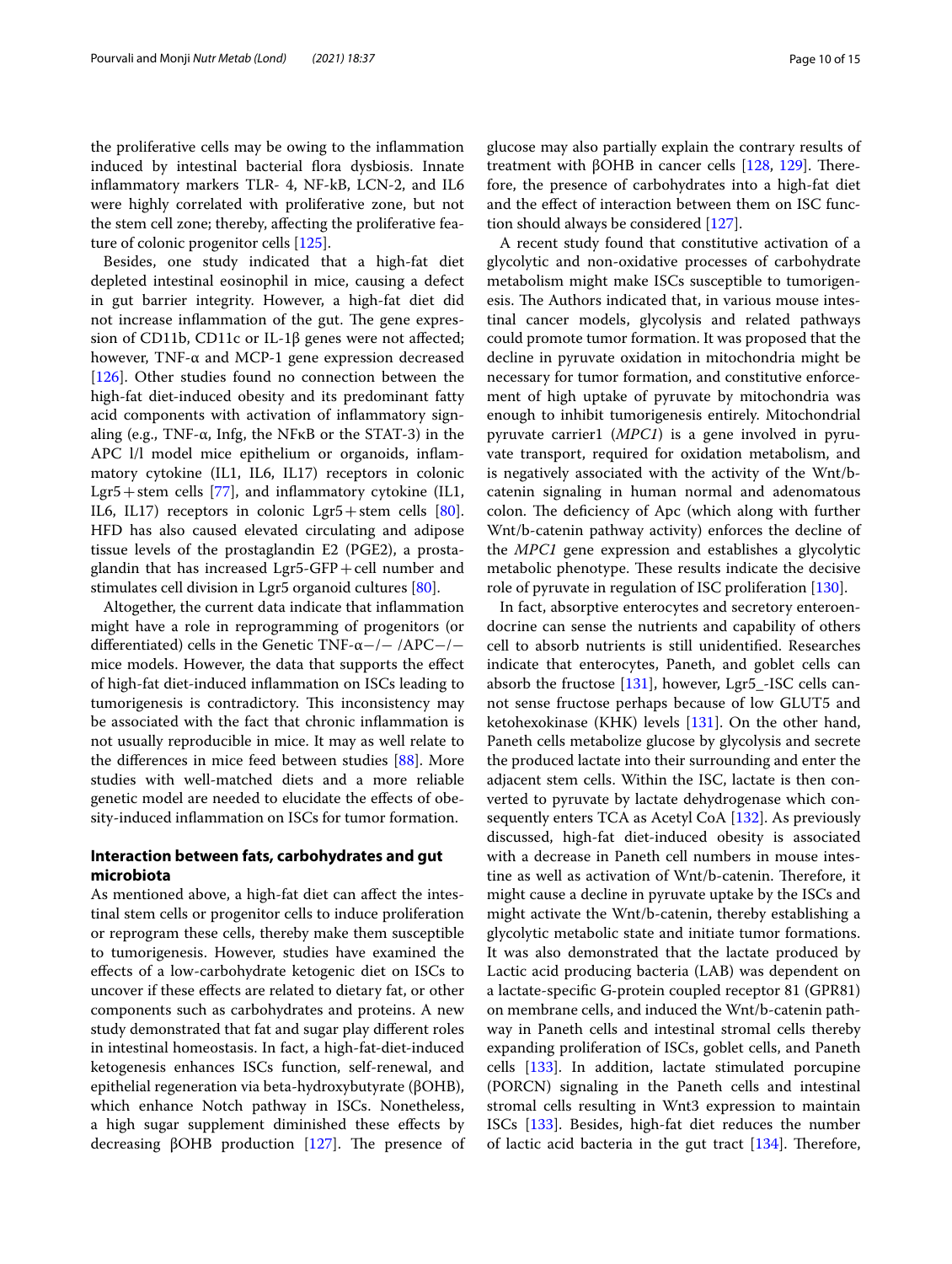it is speculated that in the colon, where Paneth cells are absent, the high-fat diet decreased pyruvate uptake of colonic ISCs via a decrease in lactic acid bacteria, thus increasing tumor formation. Together, the interaction between high fat diet with carbohydrates and microbiota plays an important role in distortion of carbohydrate metabolism toward a glycolytic phenotype and elevated FA uptake into ISCs, leading to increased susceptibility of stem cells to tumor formation.

# **Complexities and limitations**

As could be noted, the findings are controversial. There are several diferences between the various studies that could explain the inconsistencies observed. For example, the type of diet and obese genetic model used in studies are not consistent. Comparing the type of highfat diet (HFD), the diference in the amount of fat in the diet or the time and duration of treatment difers; [60% HFD ([[77](#page-12-30)], [80](#page-12-34), [79](#page-12-35), [135,](#page-13-1) [75](#page-12-27)) or 45% HFD; [[22\]](#page-11-19), [91](#page-12-33)], [low-fat ([[80](#page-12-34)], [135,](#page-13-1) [22](#page-11-19)) or chow ([[77\]](#page-12-30), [79](#page-12-35), [75\]](#page-12-27), as well as  $[2-4$  months;  $[80]$  $[80]$ , [79](#page-12-35); [135](#page-13-1), [75](#page-12-27)), 5–6 months  $[22]$  $[22]$  or 7–14 month [\[77](#page-12-30)]]. Nutrient components of feed also may vary in diferent studies. Many studies used a regular rodent chow-based feed as the control mice group. Although mice that consume this standard diet do remain leaner than their HFD counterparts, it harbors a poor concentration of special micronutrients and macronutrients as well as higher vitamin D and fber and the content of these parts may also difer signifcantly among feeds [[91\]](#page-12-33). Many of these components play an important role in cell biological activity, particularly in the intestinal hemostasis, and may markedly afect the experiment [[91\]](#page-12-33). For instance, a high-fat diet drives LGR5 expression, ISC transformation, and tumorigenesis in mice colon cancer via an increase in vitamin A-bound serum retinolbinding protein 4-stimulated by retinoic acid 6 (RBP4- STRA6) signaling pathway [[136\]](#page-13-3). Dietary cholesterol can induce tumorigenesis mediated by phospholipid remodeling [\[82\]](#page-12-31). Dietary methionine-derived SAM in Drosophila intestine modulates tumorigenesis through regulation of the cytokine upd3 expression ([137](#page-13-40)). Fiber can inhibit ISC division through production of butyrate and microbiota profle alteration [[138\]](#page-13-41). Dietary glutamate increases ISC proliferation through modulating calcium signaling in Drosophila  $[83]$  $[83]$ . It is also indicated that in mice treated with western like diet (WD), characterized by low vitamin D3 and calcium crypt cell diferentiation and Wnt pathway was disturbed in colonic epithelium and Lgr5+ISC was reduced. In addition, a lower vitamin D3 or calcium level in WD raised the DNA mismatch repair pathway in  $Lgr5 + cells$ . WD also induced Bmi1 + cells to mimic stem cells function in intestine homeostasis and tumorigenesis [[139](#page-13-2)]. Therefore, the specific contribution of HFD/obesity in studies with standard diet as a control, especially in the intestine, should be interpreted with prudence due to the obvious variation in nutritional values among the feeds [\[91\]](#page-12-33).

Another issue that should be addressed is the use of genetic mouse models used in these studies as the model develops adenoma in the small intestine and often do not progress to invasive carcinoma. In humans, small bowel cancers are rare and most of the human intestinal cancer occurs in the colon and rectum [\[140](#page-14-1), [141\]](#page-14-2). Moreover, many conditions that accelerate colorectal formation in humans, such as chronic infammation, do not generally occur in mouse models [\[88,](#page-12-41) [142](#page-14-3)].

# **Conclusion**

The obesity or high-fat diet-induced obesity increases the ISC pool and induces biological modulation in these cells. It is assumed that this abnormality may play an important role in the pathogenesis of intestinal cancer. However, the exact efect of obesity/ high-fat diet-induced obesity on ISCs that link obesity to cancer is not well elucidated because of the limited mice model of cancer and the diference in mice feed that was used in the previous researches. Besides, the presence of both carbohydrates and fats should be considered for observed efect on ISCs. In fact, the interaction between fat and carbohydrate on gut microbiota and ISCs niche appears to be involved in the pathogenesis of intestinal cancer. Altogether, it is expected that forthcoming investigations on how obesity/high-fat-diet-induced obesity orchestrates gut homeostasis and cell metabolism provide new documents for the prevention of CRC initiation and development. On the other hand, it is necessary to more clearly elucidate the role of diferent high-fat diets (including high fat and carbohydrates, and ketogenic diet) on ISC behavior, especially the metabolic changes in obesity/ high-fat diet-induced obesity state, and their susceptibility to tumorigenesis.

#### **Abbreviations**

βOHB: Beta-hydroxyl butyrate; WSD: Western diet; TCA: Tricarboxylic acid cycle; mTOR: Mammalian target of rapamycin; ISC: Intestinal stem cell; EEC: Enteroendocrine cells; HFD: High fat diet; LFD: Low fat diet; FXR: Farnesoid X receptor; PPAR: Peroxisome proliferator-activated receptors.

#### **Acknowledgements**

The present authors would like to express their gratitude to colleagues in Cellular and Molecular department of National Nutrition and Food Technology Research Institute, Faculty of Nutrition Science and Food Technology Shahid Beheshti University of Medical Sciences and Shahid Beheshti University of Medical Sciences, Tehran, Iran for supporting this study.

#### **Authors' contributions**

Hadi Monji performed manuscripts idea, search for and gathering of articles, manuscript writing. Katayoun Pourvali revised the manuscript and searched for related articles.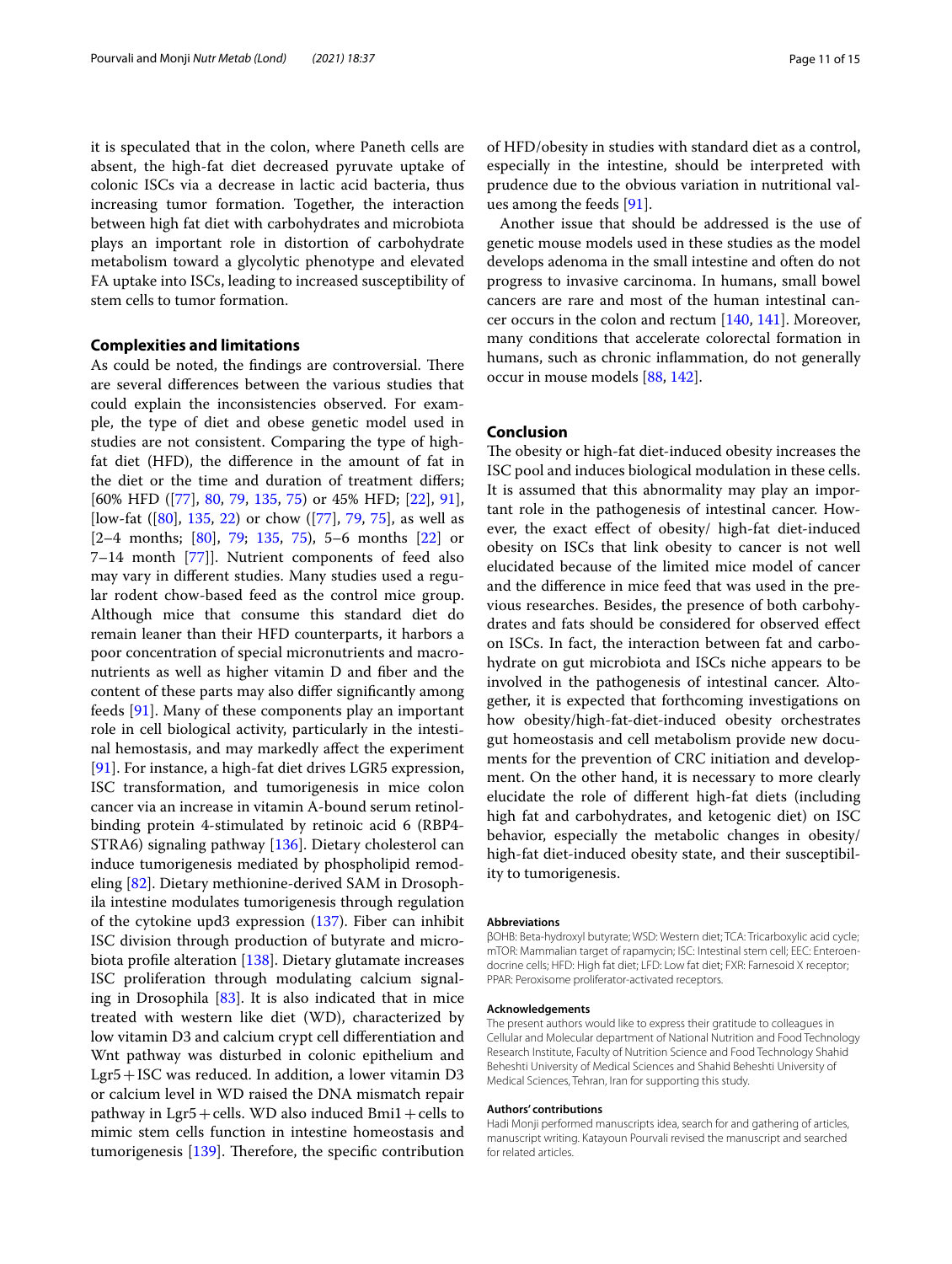# **Funding**

No funding.

# **Availability of data and materials**

Not applicable.

# **Declarations**

**Ethics approval and consent to participate** Not applicable.

#### **Consent for publication**

Not applicable.

#### **Competing interest**

No potential confict of interest was reported by the authors.

Received: 9 October 2020 Accepted: 31 March 2021 Published online: 07 April 2021

#### <span id="page-11-0"></span>**References**

- 1. Zhan T, Rindtorff N, Boutros M. Wnt signaling in cancer. Oncogene. 2017;36(11):1461–73.
- <span id="page-11-1"></span>2. Sell S. On the stem cell origin of cancer. Am J Pathol. 2010;176(6):2584–3494.
- <span id="page-11-2"></span>3. Jordan CT, Guzman ML, Noble M. Cancer stem cells. N Engl J Med. 2006;355(12):1253–61.
- <span id="page-11-3"></span>4. White AC, Lowry WE. Refning the role for adult stem cells as cancer cells of origin. Trends Cell Biol. 2015;25(1):11–20.
- <span id="page-11-4"></span>5. Ratajczak M, Bujko K, Mack A, Kucia M, Ratajczak J. Cancer from the perspective of stem cells and misappropriated tissue regeneration mechanisms. Leukemia. 2018;32:2519–26.
- <span id="page-11-5"></span>6. Ratajczak MZ, Bujko K, Mack A, Kucia M, Ratajczak J. Cancer from the perspective of stem cells and misappropriated tissue regeneration mechanisms. Leukemia. 2018;32(12):2519–26.
- <span id="page-11-6"></span>7. Zhao Y, Dong Q, Li J, Zhang K, Qin J, Zhao J, et al. Corrigendum to "Targeting cancer stem cells and their niche: perspectives for future therapeutic targets and strategies" [Semin. Cancer Biol. (2018) (August) pii: S1044-579X(18)30045-2, 139-155]. Semin Cancer Biol. 2019;57:117.
- <span id="page-11-7"></span>8. Yang L, Shi P, Zhao G, Xu J, Peng W, Zhang J, et al. Targeting cancer stem cell pathways for cancer therapy. Signal Transduct Target Ther. 2020;5(1):8.
- <span id="page-11-8"></span>9. Hruby A, Hu FB. The epidemiology of obesity: a big picture. Pharmacoeconomics. 2015;33(7):673–89.
- <span id="page-11-9"></span>10. Renehan AG, Tyson M, Egger M, Heller RF, Zwahlen M. Body-mass index and incidence of cancer: a systematic review and metaanalysis of prospective observational studies. Lancet (Lond, Engl). 2008;371(9612):569–78.
- <span id="page-11-10"></span>11. Bardou M, Barkun AN, Martel M. Obesity and colorectal cancer. Gut. 2013;62(6):933–47.
- <span id="page-11-11"></span>12. Mihaylova Maria M, Sabatini David M, Yilmaz ÖH. Dietary and Metabolic control of stem cell function in physiology and cancer. Cell Stem Cell. 2014;14(3):292–305.
- 13. Penrose HM, Heller S, Cable C, Nakhoul H, Baddoo M, Flemington E, et al. High-fat diet induced leptin and Wnt expression: RNA-sequencing and pathway analysis of mouse colonic tissue and tumors. Carcinogenesis. 2017;38(3):302–11.
- <span id="page-11-12"></span>14. Marseglia L, Manti S, D'Angelo G, Nicotera A, Parisi E, Di Rosa G, et al. Oxidative stress in obesity: a critical component in human diseases. Int J Mol Sci. 2014;16(1):378–400.
- <span id="page-11-13"></span>15. Crean-Tate KK, Reizes O. Leptin regulation of cancer stem cells in breast and gynecologic cancer. Endocrinology. 2018;159(8):3069–80.
- <span id="page-11-15"></span><span id="page-11-14"></span>16. Bray SJ. Notch signalling in context. Nat Rev Mol Cell Biol. 2016;17:722. 17. Chen N, Wang J. Wnt/β-catenin signaling and obesity. Front Physiol.
- <span id="page-11-16"></span>2018;9:792. 18. Okumura R, Takeda K. Roles of intestinal epithelial cells in the maintenance of gut homeostasis. Exp Mol Med. 2017;49(5):e338-e.
- <span id="page-11-20"></span>19. Crosnier C, Stamataki D, Lewis J. Organizing cell renewal in the intestine: stem cells, signals and combinatorial control. Nat Rev Genet. 2006;7(5):349–59.
- <span id="page-11-18"></span>20. Andres SF, Santoro MA, Mah AT, Keku JA, Bortvedt AE, Blue RE, et al. Deletion of intestinal epithelial insulin receptor attenuates high-fat diet-induced elevations in cholesterol and stem, enteroendocrine, and Paneth cell mRNAs. Am J Physiol Gastrointest Liver Physiol. 2014;308(2):G100–11.
- <span id="page-11-17"></span>21. Umar S. Intestinal stem cells. Curr Gastroenterol Rep. 2010;12(5):340–8.
- <span id="page-11-19"></span>22. van der Flier LG, Clevers H. Stem cells, self-renewal, and diferentiation in the intestinal epithelium. Annu Rev Physiol. 2009;71:241–60.
- <span id="page-11-21"></span>23. Mah AT, Van Landeghem L, Gavin HE, Magness ST, Lund PK. Impact of diet-induced obesity on intestinal stem cells: hyperproliferation but impaired intrinsic function that requires insulin/IGF1. Endocrinology. 2014;155(9):3302–14.
- 24. Richmond CA, Shah MS, Carlone DL, Breault DT. An enduring role for quiescent stem cells. Dev Dyn. 2016;245(7):718–26.
- 25. Sangiorgi E, Capecchi MR. Bmi1 is expressed in vivo in intestinal stem cells. Nat Genet. 2008;40(7):915–20.
- 26. Formeister EJ, Sionas AL, Lorance DK, Barkley CL, Lee GH, Magness ST. Distinct SOX9 levels diferentially mark stem/progenitor populations and enteroendocrine cells of the small intestine epithelium. Am J Physiol Gastrointest Liver Physiol. 2009;296(5):G1108–18.
- <span id="page-11-22"></span>27. Barker N, van de Wetering M, Clevers H. The intestinal stem cell. Genes Dev. 2008;22(14):1856–64.
- <span id="page-11-23"></span>28. Powell AE, Wang Y, Li Y, Poulin EJ, Means AL, Washington MK, et al. The pan-ErbB negative regulator Lrig1 is an intestinal stem cell marker that functions as a tumor suppressor. Cell. 2012;149(1):146–58.
- <span id="page-11-24"></span>29. Hu D, Yan H, He XC, Li L. Recent advances in understanding intestinal stem cell regulation. F1000Res. 2019;8.
- <span id="page-11-25"></span>30. Gehart H, Clevers H. Tales from the crypt: new insights into intestinal stem cells. Nat Rev Gastroenterol Hepatol. 2019;16(1):19–34.
- <span id="page-11-26"></span>31. Tian H, Biehs B, Warming S, Leong KG, Rangell L, Klein OD, et al. A reserve stem cell population in small intestine renders Lgr5-positive cells dispensable. Nature. 2011;478(7368):255–9.
- <span id="page-11-27"></span>32. Clevers HC, Bevins CL. Paneth cells: maestros of the small intestinal crypts. Annu Rev Physiol. 2013;75:289–311.
- <span id="page-11-28"></span>33. Pastuła A, Marcinkiewicz J. Cellular interactions in the intestinal stem cell niche. Arch Immunol Ther Exp. 2019;67(1):19–26.
- <span id="page-11-29"></span>34. Peck BCE, Shanahan MT, Singh AP, Sethupathy P. Gut microbial infuences on the mammalian intestinal stem cell niche. Stem Cells Int. 2017;2017:5604727.
- <span id="page-11-30"></span>35. Vooijs M, Liu Z, Kopan R. Notch: architect, landscaper, and guardian of the intestine. Gastroenterology. 2011;141(2):448–59.
- <span id="page-11-31"></span>36. Sasaki N, Sachs N, Wiebrands K, Ellenbroek SI, Fumagalli A, Lyubimova A, et al. Reg4+ deep crypt secretory cells function as epithelial niche for Lgr5+ stem cells in colon. Proc Natl Acad Sci USA. 2016;113(37):E5399–407.
- <span id="page-11-32"></span>37. López-Otín C, Blasco MA, Partridge L, Serrano M, Kroemer G. The hallmarks of aging. Cell. 2013;153(6):1194–217.
- <span id="page-11-33"></span>38. de Sousa e Melo F, Kurtova AV, Harnoss JM, Kljavin N, Hoeck JD, Hung J, et al. A distinct role for Lgr5(+) stem cells in primary and metastatic colon cancer. Nature. 2017;543(7647):676–80.
- <span id="page-11-34"></span>39. Hirsch D, Barker N, McNeil N, Hu Y, Camps J, McKinnon K, et al. LGR5 positivity defnes stem-like cells in colorectal cancer. Carcinogenesis. 2014;35(4):849–58.
- <span id="page-11-35"></span>40. Merlos-Suárez A, Barriga Francisco M, Jung P, Iglesias M, Céspedes María V, Rossell D, et al. The intestinal stem cell signature identifes colorectal cancer stem cells and predicts disease relapse. Cell Stem Cell. 2011;8(5):511–24.
- <span id="page-11-36"></span>41. Asfaha S, Hayakawa Y, Muley A, Stokes S, Graham TA, Ericksen RE, et al. Krt19(+)/Lgr5(-) cells are radioresistant cancer-initiating stem cells in the colon and intestine. Cell Stem Cell. 2015;16(6):627–38.
- <span id="page-11-37"></span>42. Reya T, Morrison SJ, Clarke MF, Weissman IL. Stem cells, cancer, and cancer stem cells. Nature. 2001;414(6859):105–11.
- <span id="page-11-38"></span>43. Kong D, Li Y, Wang Z, Sarkar FH. Cancer stem cells and epithelial-tomesenchymal transition (EMT)-phenotypic cells: are they cousins or twins? Cancers. 2011;3(1):716–29.
- <span id="page-11-39"></span>44. Aponte PM, Caicedo A. Stemness in cancer: stem cells, cancer stem cells, and their microenvironment. Stem cells international. 2017;2017:5619472.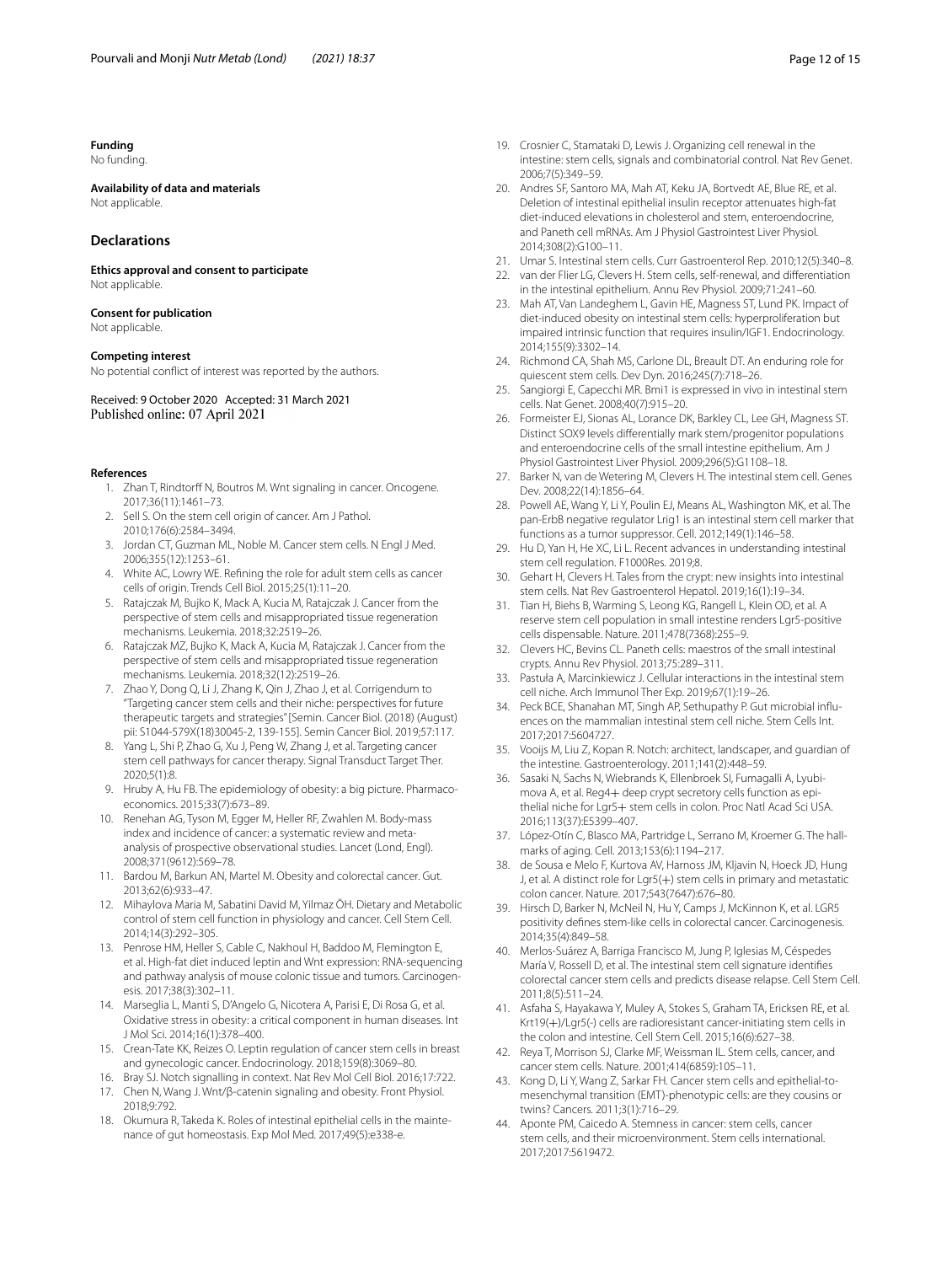- <span id="page-12-0"></span>45. Matsui WH. Cancer stem cell signaling pathways. Medicine. 2016;95(1 Suppl 1):S8–19.
- <span id="page-12-1"></span>46. Borah A, Raveendran S, Rochani A, Maekawa T, Kumar DS. Targeting selfrenewal pathways in cancer stem cells: clinical implications for cancer therapy. Oncogenesis. 2015;4(11):e177-e.
- 47. Roy S, Majumdar AP. Signaling in colon cancer stem cells. J Mol Signal. 2012;7(1):11.
- <span id="page-12-6"></span>48. Novellasdemunt L, Antas P, Li VSW. Targeting Wnt signaling in colorectal cancer. A review in the theme: cell signaling: proteins, pathways and mechanisms. Am J Physiol Cell Physiol. 2015;309(8):C511–21.
- <span id="page-12-5"></span>49. El-Sahli S, Xie Y, Wang L, Liu S. Wnt signaling in cancer metabolism and immunity. Cancers. 2019;11(7):904.
- <span id="page-12-2"></span>50. Fodde R, Brabletz T. Wnt/beta-catenin signaling in cancer stemness and malignant behavior. Curr Opin Cell Biol. 2007;19(2):150–8.
- <span id="page-12-3"></span>51. Alonso S, Yilmaz ÖH. Nutritional regulation of intestinal stem cells. Annu Rev Nutr. 2018;38(1):273–301.
- <span id="page-12-4"></span>52. Fujisawa T, Endo H, Tomimoto A, Sugiyama M, Takahashi H, Saito S, et al. Adiponectin suppresses colorectal carcinogenesis under the high-fat diet condition. Gut. 2008;57(11):1531–8.
- <span id="page-12-7"></span>53. Dahmen RP, Koch A, Denkhaus D, Tonn JC, Sörensen N, Berthold F, et al. Deletions of AXIN1, a component of the WNT/wingless pathway, in sporadic medulloblastomas. Can Res. 2001;61(19):7039–43.
- 54. Clements WM, Wang J, Sarnaik A, Kim OJ, MacDonald J, Fenoglio-Preiser C, et al. beta-Catenin mutation is a frequent cause of Wnt pathway activation in gastric cancer. Can Res. 2002;62(12):3503–6.
- <span id="page-12-8"></span>Satoh S, Daigo Y, Furukawa Y, Kato T, Miwa N, Nishiwaki T, et al. AXIN1 mutations in hepatocellular carcinomas, and growth suppression in cancer cells by virus-mediated transfer of AXIN1. Nat Genet. 2000;24(3):245–50.
- <span id="page-12-9"></span>56. Schwitalla S, Fingerle AA, Cammareri P, Nebelsiek T, Goktuna SI, Ziegler PK, et al. Intestinal tumorigenesis initiated by dedifferentiation and acquisition of stem-cell-like properties. Cell. 2013;152(1–2):25–38.
- <span id="page-12-10"></span>57. Park JI, Venteicher AS, Hong JY, Choi J, Jun S, Shkreli M, et al. Telomerase modulates Wnt signalling by association with target gene chromatin. Nature. 2009;460(7251):66–72.
- <span id="page-12-11"></span>Liu J, Sato C, Cerletti M, Wagers A. Notch signaling in the regulation of stem cell self-renewal and diferentiation. Curr Top Dev Biol. 2010;92:367–409.
- <span id="page-12-12"></span>59. Demitrack ES, Samuelson LC. Notch regulation of gastrointestinal stem cells. J Physiol. 2016;594(17):4791–803.
- <span id="page-12-13"></span>60. Hori K, Sen A, Artavanis-Tsakonas S. Notch signaling at a glance. J Cell Sci. 2013;126(Pt 10):2135–40.
- <span id="page-12-14"></span>61. Kopan R, Ilagan MX. The canonical Notch signaling pathway: unfolding the activation mechanism. Cell. 2009;137(2):216–33.
- 62. Meurette O, Mehlen P. Notch signaling in the tumor microenvironment. Cancer Cell. 2018;34(4):536–48.
- <span id="page-12-15"></span>63. Venkatesh V, Nataraj R, Thangaraj GS, Karthikeyan M, Gnanasekaran A, Kaginelli SB, et al. Targeting Notch signalling pathway of cancer stem cells. Stem Cell Investig. 2018;5:5.
- <span id="page-12-16"></span>64. Fre S, Pallavi SK, Huyghe M, Laé M, Janssen K-P, Robine S, et al. Notch and Wnt signals cooperatively control cell proliferation and tumorigenesis in the intestine. Proc Natl Acad Sci. 2009;106(15):6309–14.
- <span id="page-12-17"></span>65. Sikandar SS, Pate KT, Anderson S, Dizon D, Edwards RA, Waterman ML, et al. NOTCH signaling is required for formation and self-renewal of tumor-initiating cells and for repression of secretory cell diferentiation in colon cancer. Can Res. 2010;70(4):1469–78.
- <span id="page-12-18"></span>66. Takahashi T, Shiraishi A. Stem Cell Signaling Pathways in the Small Intestine. Int J Mol Sci. 2020;21(6):2032.
- <span id="page-12-19"></span>67. Goncalves M, Hopkins B, Cantley L. Dietary Fat and Sugar in Promoting Cancer Development and Progression. Annual Review of Cancer Biology. 2019;3:255–73.
- <span id="page-12-20"></span>68. Wong VWY, Stange DE, Page ME, Buczacki S, Wabik A, Itami S, et al. Lrig1 controls intestinal stem-cell homeostasis by negative regulation of ErbB signalling. Nat Cell Biol. 2012;14(4):401–8.
- <span id="page-12-21"></span>69. Chen D, Zhao M, Mundy GR. Bone morphogenetic proteins. Growth factors (Chur, Switzerland). 2004;22(4):233–41.
- <span id="page-12-22"></span>70. Massagué J. TGFβ signalling in context. Nat Rev Mol Cell Biol. 2012;13(10):616–30.
- <span id="page-12-23"></span>71. Zhang Y, Que J. BMP signaling in development, stem cells, and diseases of the gastrointestinal tract. Annu Rev Physiol. 2020;82:251–73.
- <span id="page-12-24"></span>72. Haramis AP, Begthel H, van den Born M, van Es J, Jonkheer S, Oferhaus GJ, et al. De novo crypt formation and juvenile polyposis on BMP inhibition in mouse intestine. Science (New York, NY). 2004;303(5664):1684–6.
- <span id="page-12-25"></span>73. Wang S, Chen Y-G. BMP signaling in homeostasis, transformation and infammatory response of intestinal epithelium. Sci China Life Sci. 2018;61(7):800–7.
- <span id="page-12-26"></span>74. He XC, Zhang J, Tong W-G, Tawfk O, Ross J, Scoville DH, et al. BMP signaling inhibits intestinal stem cell self-renewal through suppression of Wnt–β-catenin signaling. Nat Genet. 2004;36(10):1117–21.
- <span id="page-12-27"></span>75. Mao J, Hu X, Xiao Y, Yang C, Ding Y, Hou N, et al. Overnutrition stimulates intestinal epithelium proliferation through beta-catenin signaling in obese mice. Diabetes. 2013;62(11):3736–46.
- <span id="page-12-28"></span>76. Cangelosi AL, Yilmaz ÖH. High fat diet and stem cells: Linking diet to intestinal tumor formation. Cell Cycle (Georgetown, Tex). 2016;15(13):1657–8.
- <span id="page-12-30"></span>77. Beyaz S, Mana MD, Roper J, Kedrin D, Saadatpour A, Hong S-J, et al. High-fat diet enhances stemness and tumorigenicity of intestinal progenitors. Nature. 2016;531:53.
- <span id="page-12-36"></span>78. von Frieling J, Faisal MN, Sporn F, Pfeferkorn R, Nolte SS, Sommer F, et al. A high-fat diet induces a microbiota-dependent increase in stem cell activity in the Drosophila intestine. PLoS Genet. 2020;16(5):e1008789.
- <span id="page-12-35"></span>79. Xie Y, Ding F, Di W, Lv Y, Xia F, Sheng Y, et al. Impact of a high-fat diet on intestinal stem cells and epithelial barrier function in middle-aged female mice. Mol Med Rep. 2020;21(3):1133–44.
- <span id="page-12-34"></span>80. DeClercq V, McMurray DN, Chapkin RS. Obesity promotes colonic stem cell expansion during cancer initiation. Cancer Lett. 2015;369(2):336–43.
- <span id="page-12-29"></span>81. Zhou W, Davis EA, Dailey MJ. Obesity, independent of diet, drives lasting efects on intestinal epithelial stem cell proliferation in mice. Exp Biol Med (Maywood). 2018;243(10):826–35.
- <span id="page-12-31"></span>82. Wang B, Rong X, Palladino END, Wang J, Fogelman AM, Martin MG, et al. Phospholipid remodeling and cholesterol availability regulate intestinal stemness and tumorigenesis. Cell Stem Cell. 2018;22(2):206-20.e4.
- <span id="page-12-32"></span>83. Deng H, Gerencser AA, Jasper H. Signal integration by Ca2+ regulates intestinal stem-cell activity. Nature. 2015;528(7581):212–7.
- <span id="page-12-38"></span>84. Yilmaz OH, Katajisto P, Lamming DW, Gultekin Y, Bauer-Rowe KE, Sengupta S, et al. mTORC1 in the Paneth cell niche couples intestinal stem-cell function to calorie intake. Nature. 2012;486(7404):490–5.
- <span id="page-12-39"></span>85. Meng D, Frank AR, Jewell JL. mTOR signaling in stem and progenitor cells. Development (Cambridge, England). 2018;145(1):dev152595.
- <span id="page-12-40"></span>86. Obniski R, Sieber M, Spradling AC. Dietary lipids modulate notch signaling and infuence adult intestinal development and metabolism in drosophila. Dev Cell. 2018;47(1):98-111.e5.
- <span id="page-12-37"></span>87. Fu T, Coulter S, Yoshihara E, Oh TG, Fang S, Cayabyab F, et al. FXR regulates intestinal cancer stem cell proliferation. Cell. 2019;176(5):1098-112. e18.
- <span id="page-12-41"></span>88. Francescangeli F, De Angelis LM, Zeuner A. Dietary factors in the control of gut homeostasis, intestinal stem cells, and colorectal cancer. Nutrients. 2019;11(12):2936.
- <span id="page-12-42"></span>Grygiel-Górniak B. Peroxisome proliferator-activated receptors and their ligands: nutritional and clinical implications—a review. Nutr J. 2014;13(1):17.
- <span id="page-12-43"></span>90. Beyaz S, Yilmaz ÖH. Molecular pathways: dietary regulation of stemness and tumor initiation by the PPAR-δ pathway. Clin Cancer Res. 2016;22(23):5636–41.
- <span id="page-12-33"></span>91. Tabrizian T, Wang D, Guan F, Hu Z, Beck AP, Delahaye F, et al. Apc inactivation, but not obesity, synergizes with Pten defciency to drive intestinal stem cell-derived tumorigenesis. Endocr Relat Cancer. 2017;24(6):253–65.
- <span id="page-12-44"></span>92. Carmon KS, Gong X, Lin Q, Thomas A, Liu Q. R-spondins function as ligands of the orphan receptors LGR4 and LGR5 to regulate Wnt/betacatenin signaling. Proc Natl Acad Sci USA. 2011;108(28):11452–7.
- <span id="page-12-45"></span>93. King B, Wu C. Recent advances in understanding the effects of obesity on stem cell proliferation and the development of colon cancer. J Diabetes Mellit Metab Syndr. 2018;3:1–9.
- <span id="page-12-46"></span>94. Myers MG Jr, Leibel RL, Seeley RJ, Schwartz MW. Obesity and leptin resistance: distinguishing cause from efect. Trends Endocrinol Metab. 2010;21(11):643–51.
- <span id="page-12-47"></span>95. Hardwick JC, Van Den Brink GR, Offerhaus GJ, Van Deventer SJ, Peppelenbosch MP. Leptin is a growth factor for colonic epithelial cells. Gastroenterology. 2001;121(1):79–90.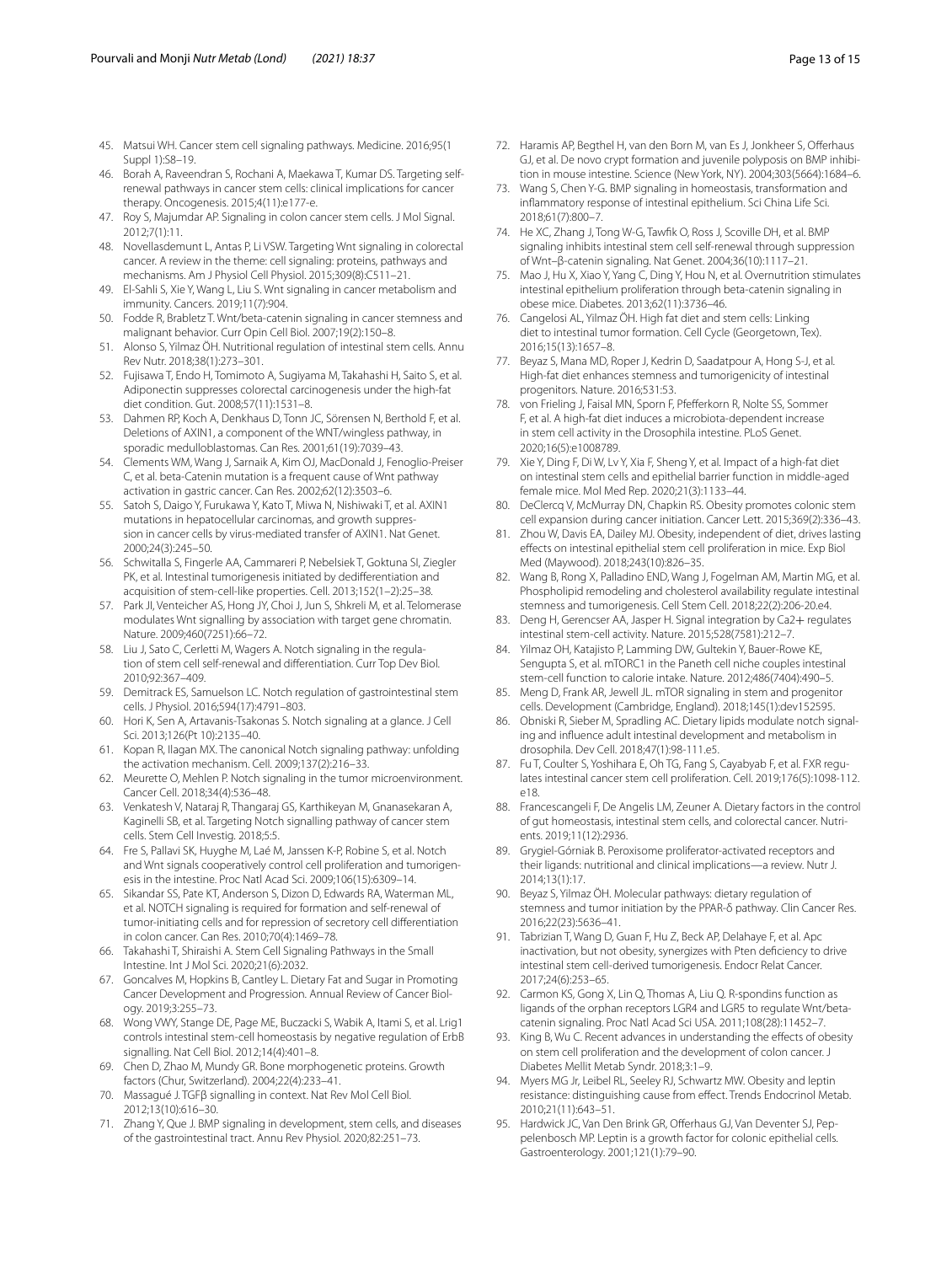- <span id="page-13-4"></span>96. Al-Shibli SM, Harun N, Ashour AE, Mohd Kasmuri MHB, Mizan S. Expression of leptin and leptin receptors in colorectal cancer-an immunohistochemical study. PeerJ. 2019;7:e7624-e.
- <span id="page-13-5"></span>97. Tenvooren I, Jenks MZ, Rashid H, Cook KL, Muhlemann JK, Sistrunk C, et al. Elevated leptin disrupts epithelial polarity and promotes premalignant alterations in the mammary gland. Oncogene. 2019;38(20):3855–70.
- <span id="page-13-6"></span>98. Endo H, Hosono K, Uchiyama T, Sakai E, Sugiyama M, Takahashi H, et al. Leptin acts as a growth factor for colorectal tumours at stages subsequent to tumour initiation in murine colon carcinogenesis. Gut. 2011;60(10):1363–71.
- <span id="page-13-7"></span>99. Higurashi T, Endo H, Uchiyama T, Uchiyama S, Yamada E, Ohkubo H, et al. Conditional knockout of the leptin receptor in the colonic epithelium revealed the local effects of leptin receptor signaling in the progression of colonic tumors in mice. Carcinogenesis. 2014;35(9):2134–41.
- <span id="page-13-8"></span>100. Uchiyama T, Takahashi H, Endo H, Sugiyama M, Sakai E, Hosono K, et al. Role of the long form leptin receptor and of the STAT3 signaling pathway in colorectal cancer progression. Int J Oncol. 2011;39(4):935–40.
- <span id="page-13-9"></span>101. Winesett DE, Ulshen MH, Hoyt EC, Mohapatra NK, Fuller CR, Lund PK. Regulation and localization of the insulin-like growth factor system in small bowel during altered nutrient status. Am J Physiol. 1995;268(4 Pt 1):G631–40.
- <span id="page-13-10"></span>102. Giovannucci E. Insulin, insulin-like growth factors and colon cancer: a review of the evidence. J Nutr. 2001;131(11 Suppl):3109s-s3120.
- <span id="page-13-11"></span>103. Esposito DL, Aru F, Lattanzio R, Morgano A, Abbondanza M, Malekzadeh R, et al. The insulin receptor substrate 1 (IRS1) in intestinal epithelial diferentiation and in colorectal cancer. PLoS ONE. 2012;7(4):e36190-e.
- <span id="page-13-12"></span>104. Zhou W, Rowitz BM, Dailey MJ. Insulin/IGF-1 enhances intestinal epithelial crypt proliferation through PI3K/Akt, and not ERK signaling in obese humans. Exp Biol Med. 2018;243(11):911–6.
- <span id="page-13-13"></span>105. Chang F, Lee JT, Navolanic PM, Steelman LS, Shelton JG, Blalock WL, et al. Involvement of PI3K/Akt pathway in cell cycle progression, apoptosis, and neoplastic transformation: a target for cancer chemotherapy. Leukemia. 2003;17(3):590–603.
- <span id="page-13-14"></span>106. Santo EE, Stroeken P, Sluis PV, Koster J, Versteeg R, Westerhout EM. FOXO3a is a major target of inactivation by PI3K/AKT signaling in aggressive neuroblastoma. Can Res. 2013;73(7):2189.
- <span id="page-13-15"></span>107. Wang L, Wu J, Lu J, Ma R, Sun D, Tang J. Regulation of the cell cycle and PI3K/Akt/mTOR signaling pathway by tanshinone I in human breast cancer cell lines. Mol Med Rep. 2015;11(2):931–9.
- <span id="page-13-16"></span>108. Ostermann A, Wunderlich C, Vogt M, Woeste M, Belgardt B, Niessen C, et al. Intestinal insulin/IGF1 signalling through FoxO1 regulates epithelial integrity and susceptibility to colon cancer. Nat Metab. 2019;1:1.
- <span id="page-13-17"></span>109. Di Zazzo E, Polito R, Bartollino S, Nigro E, Porcile C, Bianco A, et al. Adiponectin as link factor between adipose tissue and cancer. Int J Mol Sci. 2019;20(4):839.
- <span id="page-13-18"></span>110. Dalamaga M, Diakopoulos KN, Mantzoros CS. The role of adiponectin in cancer: a review of current evidence. Endocr Rev. 2012;33(4):547–94.
- <span id="page-13-19"></span>111. Mutoh M, Teraoka N, Takasu S, Takahashi M, Onuma K, Yamamoto M, et al. Loss of adiponectin promotes intestinal carcinogenesis in min and wild-type mice. Gastroenterology. 2011;140(7):2000-8.e2.
- 112. Moon HS, Liu X, Nagel JM, Chamberland JP, Diakopoulos KN, Brinkoetter MT, et al. Salutary efects of adiponectin on colon cancer: in vivo and in vitro studies in mice. Gut. 2013;62(4):561–70.
- <span id="page-13-20"></span>113. Ishikawa M, Kitayama J, Yamauchi T, Kadowaki T, Maki T, Miyato H, et al. Adiponectin inhibits the growth and peritoneal metastasis of gastric cancer through its specifc membrane receptors AdipoR1 and AdipoR2. Cancer Sci. 2007;98(7):1120–7.
- <span id="page-13-21"></span>114. Su X, Yan H, Huang Y, Yun H, Zeng B, Wang E, et al. Expression of FABP4, adipsin and adiponectin in Paneth cells is modulated by gut Lactobacillus. Sci Rep. 2015;5:18588.
- <span id="page-13-22"></span>115. Kizil C, Kyritsis N, Brand M. Efects of infammation on stem cells: together they strive? EMBO Rep. 2015;16(4):416–26.
- <span id="page-13-23"></span>116. Asfaha S. Intestinal stem cells and infammation. Curr Opin Pharmacol. 2015;25:62–6.
- <span id="page-13-24"></span>117. Korn LL, Hubbeling HG, Porrett PM, Yang Q, Barnett LG, Laufer TM. Regulatory T cells occupy an isolated niche in the intestine that is antigen independent. Cell Rep. 2014;9(5):1567–73.
- <span id="page-13-25"></span>118. Okuno T, Andoh A, Bamba S, Araki Y, Fujiyama Y, Fujiyama M, et al. Interleukin-1beta and tumor necrosis factor-alpha induce chemokine

and matrix metalloproteinase gene expression in human colonic subepithelial myofbroblasts. Scand J Gastroenterol. 2002;37(3):317–24.

- <span id="page-13-26"></span>119. Kolb R, Sutterwala FS, Zhang W. Obesity and cancer: infammation bridges the two. Curr Opin Pharmacol. 2016;29:77–89.
- <span id="page-13-27"></span>120. Aguilar EG, Murphy WJ. Obesity induced T cell dysfunction and implications for cancer immunotherapy. Curr Opin Immunol. 2018;51:181–6.
- <span id="page-13-28"></span>121. Liu Z, Brooks RS, Ciappio ED, Kim SJ, Crott JW, Bennett G, et al. Dietinduced obesity elevates colonic TNF-α in mice and is accompanied by an activation of Wnt signaling: a mechanism for obesity-associated colorectal cancer. J Nutr Biochem. 2012;23(10):1207–13.
- 122. Pfalzer AC, Crott JW, Koh GY, Smith DE, Garcia PE, Mason JB. Interleukin-1 signaling mediates obesity-promoted elevations in infammatory cytokines, Wnt activation, and epithelial proliferation in the mouse colon. J Interf Cytokine Res. 2018;38(10):445–51.
- <span id="page-13-29"></span>123. Sedaghat F, Cheraghpour M, Hosseini SA, Pourvali K, Teimoori-Toolabi L, Mehrtash A, et al. Hypomethylation of NANOG promoter in colonic mucosal cells of obese patients: a possible role of NF-kappaB. Br J Nutr. 2019;122(5):499–508.
- <span id="page-13-30"></span>124. Liu W, Crott JW, Lyu L, Pfalzer AC, Li J, Choi SW, et al. Diet- and genetically-induced obesity produces alterations in the microbiome, infammation and Wnt pathway in the intestine of Apc(+/1638N) mice: comparisons and contrasts. J Cancer. 2016;7(13):1780–90.
- <span id="page-13-0"></span>125. Charepalli V, Reddivari L, Radhakrishnan S, Eriksson E, Xiao X, Kim SW, et al. Pigs, unlike mice, have two distinct colonic stem cell populations similar to humans that respond to high-calorie diet prior to insulin resistance. Cancer Prev Res (Phila). 2017;10(8):442–50.
- <span id="page-13-31"></span>126. Johnson AM, Costanzo A, Gareau MG, Armando AM, Quehenberger O, Jameson JM, et al. High fat diet causes depletion of intestinal eosinophils associated with intestinal permeability. PLoS ONE. 2015;10(4):e0122195.
- <span id="page-13-32"></span>127. Cheng CW, Biton M, Haber AL, Gunduz N, Eng G, Gaynor LT, et al. Ketone body signaling mediates intestinal stem cell homeostasis and adaptation to diet. Cell. 2019;178(5):1115-31.e15.
- <span id="page-13-33"></span>128. Shakery A, Pourvali K, Ghorbani A, Fereidani SS, Zand H. Beta-Hydroxybutyrate promotes proliferation, migration and stemness in a subpopulation of 5FU treated SW480 cells: evidence for metabolic plasticity in colon cancer. Asian Pac J Cancer Prev. 2018;19(11):3287–94.
- <span id="page-13-34"></span>129. Gluschnaider U, Hertz R, Ohayon S, Smeir E, Smets M, Pikarsky E, et al. Long-chain fatty acid analogues suppress breast tumorigenesis and progression. Can Res. 2014;74(23):6991–7002.
- <span id="page-13-35"></span>130. Bensard CL, Wisidagama DR, Olson KA, Berg JA, Krah NM, Schell JC, et al. Regulation of tumor initiation by the mitochondrial pyruvate carrier. Cell Metab. 2020;31(2):284-300.e7.
- <span id="page-13-36"></span>131. Kishida K, Pearce SC, Yu S, Gao N, Ferraris RP. Nutrient sensing by absorptive and secretory progenies of small intestinal stem cells. Am J Physiol Gastrointest Liver Physiol. 2017;312(6):G592–605.
- <span id="page-13-37"></span>132. Ghosh-Choudhary S, Liu J, Finkel T. Metabolic regulation of cell fate and function. Trends Cell Biol. 2020;30(3):201–12.
- <span id="page-13-38"></span>133. Lee Y-S, Kim T-Y, Kim Y, Lee S-H, Kim S, Kang SW, et al. Microbiotaderived lactate accelerates intestinal stem-cell-mediated epithelial development. Cell Host Microbe. 2018;24(6):833-46.e6.
- <span id="page-13-39"></span>134. Zhang M, Yang X-J. Efects of a high fat diet on intestinal microbiota and gastrointestinal diseases. World J Gastroenterol. 2016;22(40):8905–9.
- <span id="page-13-1"></span>135. Zhou W, Davis EA, Li K, Nowak RA, Dailey MJ. Sex diferences infuence intestinal epithelial stem cell proliferation independent of obesity. Physiol Rep. 2018;6(13):e13746.
- <span id="page-13-3"></span>136. Karunanithi S, Levi L, DeVecchio J, Karagkounis G, Reizes O, Lathia JD, et al. RBP4-STRA6 pathway drives cancer stem cell maintenance and mediates high-fat diet-induced colon carcinogenesis. Stem Cell Rep. 2017;9(2):438–50.
- <span id="page-13-40"></span>137. Obata F, Tsuda-Sakurai K, Yamazaki T, Nishio R, Nishimura K, Kimura M, et al. Nutritional control of stem cell division through S-adenosylmethionine in drosophila intestine. Dev Cell. 2018;44(6):741-51.e3.
- <span id="page-13-41"></span>138. Kaiko GE, Ryu SH, Koues OI, Collins PL, Solnica-Krezel L, Pearce EJ, et al. The colonic crypt protects stem cells from microbiota-derived metabolites. Cell. 2016;165(7):1708–20.
- <span id="page-13-2"></span>139. Li W, Zimmerman SE, Peregrina K, Houston M, Mayoral J, Zhang J, et al. The nutritional environment determines which and how intestinal stem cells contribute to homeostasis and tumorigenesis. Carcinogenesis. 2019;40(8):937–46.